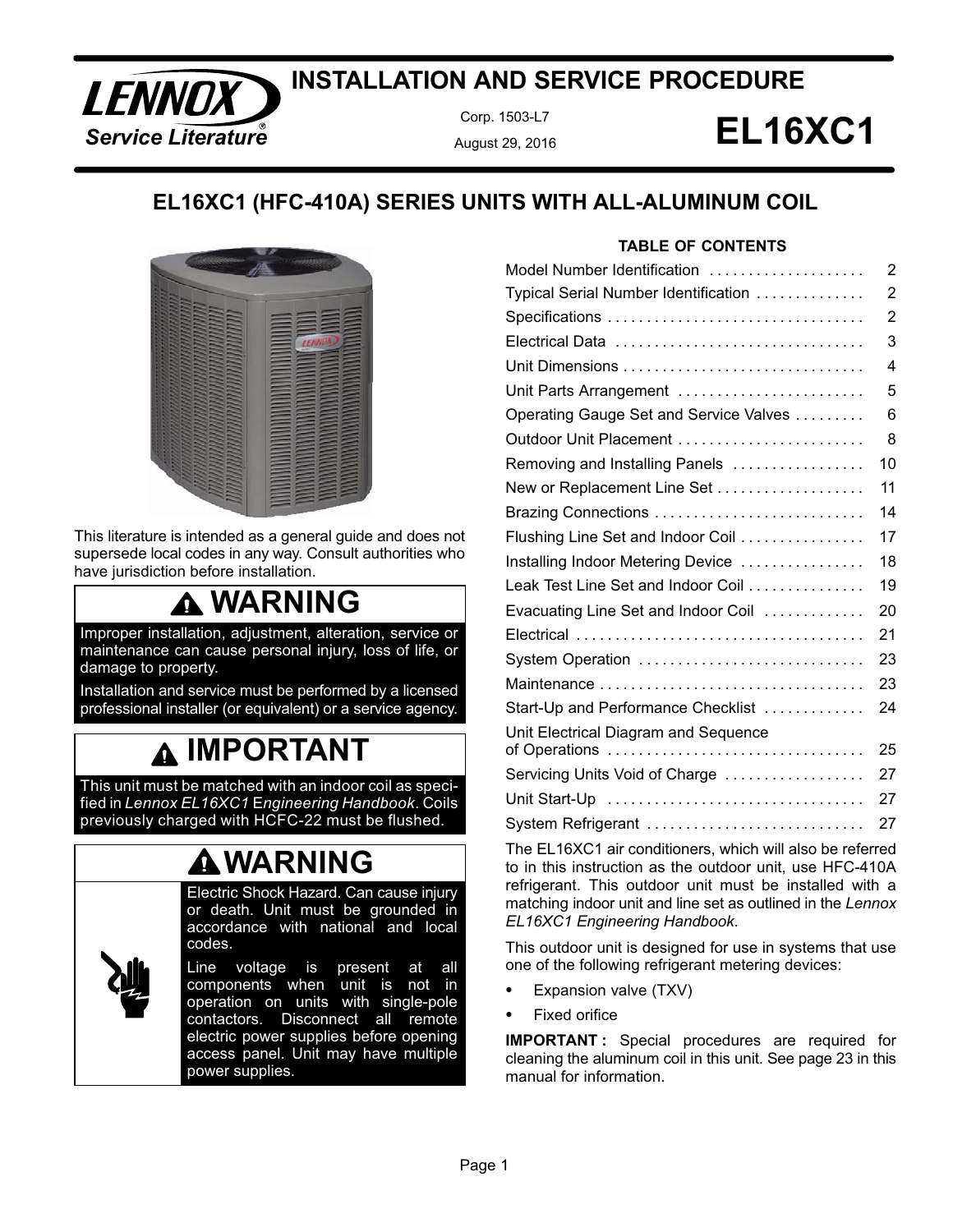#### <span id="page-1-0"></span>**Model Number Identification**



### **Typical Serial Number Identification**



### **Specifications**

|                            |                                          | Unit                                              | Outdoor Fan      |                    |  |
|----------------------------|------------------------------------------|---------------------------------------------------|------------------|--------------------|--|
| <b>Model Numbers</b>       | Sound Rating Number<br>(dB) <sup>1</sup> | <b>Factory Refrigerant</b><br>Charge <sup>2</sup> | Number of Blades | Diameter - inches. |  |
| EL16XC1-018                | 72                                       | 4 lbs. 9 oz.                                      | 3                | 18                 |  |
| EL16XC1-024                | 72                                       | 4 lbs. 9 oz.                                      | 3                | 22                 |  |
| EL16XC1-030                | 71                                       | 5 lbs. 8 oz.                                      | 3                | 22                 |  |
| EL16XC1-036<br>EL16XC1S036 | 73                                       | 7 lbs. 1 oz.                                      | 3                | 22                 |  |
| EL16XC1-041                | 72                                       | 9 lbs. 9 oz.                                      | 3                | 22                 |  |
| EL16XC1-042                | 72                                       | 8 lbs. 12 oz.                                     | 3                | 22                 |  |
| EL16XC1-047                | 72                                       | 11 lbs. 0 oz.                                     | 4                | 26                 |  |
| EL16XC1-048                | 75                                       | 9 lbs. 12 oz.                                     | 4                | 22                 |  |
| EL16XC1-060                | 73                                       | 12 lbs. 0 oz.                                     | 3                | 26                 |  |

1 Tested according to AHRI Standard 270-2008 test conditions.

2 Refrigerant charge sufficient for 15 foot length of refrigerant lines.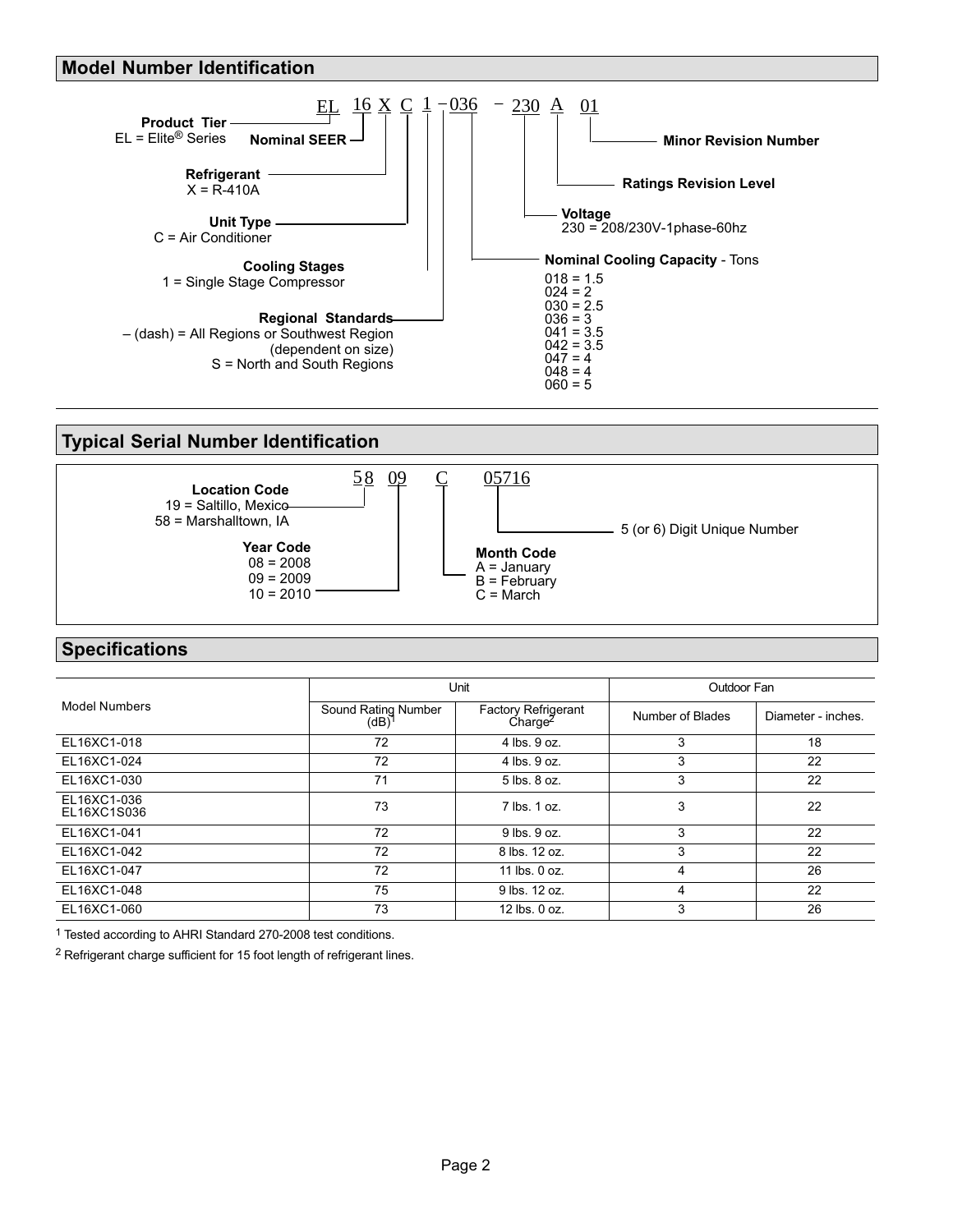### <span id="page-2-0"></span>**Electrical Data**

| 208/230V - 60 Hz - 1 ph    |                                                                                                                  |      |                                                                    |       |               |                       |                         |                                 |  |  |
|----------------------------|------------------------------------------------------------------------------------------------------------------|------|--------------------------------------------------------------------|-------|---------------|-----------------------|-------------------------|---------------------------------|--|--|
|                            |                                                                                                                  | Unit | Compressor                                                         |       | Condenser Fan |                       |                         |                                 |  |  |
| <b>Model Numbers</b>       | Maximum<br>Over-<br>Minimum<br>Circuity<br>current<br>Ampacity <sup>2</sup><br>Protection<br>(amps) <sup>1</sup> |      | Locked Ro-<br><b>Rated Load</b><br>tor Amps<br>Amps (RLA)<br>(LRA) |       | Motor HP      | Nominal<br><b>RPM</b> | Full Load<br>Amps (FLA) | Locked Ro-<br>tor Amps<br>(LRA) |  |  |
| EL16XC1-018                | 11.9<br>20                                                                                                       |      | 9.0                                                                | 48.0  | 1/10          | 1075                  | 0.7                     | 1.3                             |  |  |
| EL16XC1-024                | 25<br>14.6                                                                                                       |      | 10.9                                                               | 59.3  | 1/6           | 825                   | 1.0                     | 1.9                             |  |  |
| EL16XC1-030                | 25<br>17.0                                                                                                       |      | 12.8                                                               | 67.8  | 1/6           | 825                   | 1.0                     | 1.9                             |  |  |
| EL16XC1-036<br>EL16XC1S036 | 30<br>18.0                                                                                                       |      | 13.6                                                               | 79.0  | 1/6           | 825                   | 1.0                     | 1.9                             |  |  |
| EL16XC1-041                | 30<br>19.3                                                                                                       |      | 14.7                                                               | 75.0  | 1/6           | 825                   | 1.0                     | 1.9                             |  |  |
| EL16XC1-042                | 40<br>23.4                                                                                                       |      | 17.9                                                               | 112.0 | 1/6           | 825                   | 1.0                     | 1.9                             |  |  |
| EL16XC1-047                | 35<br>21.9                                                                                                       |      | 16.1                                                               | 105.5 | 1/3           | 825                   | 1.8                     | 2.9                             |  |  |
| EL16XC1-048                | 40<br>24.2                                                                                                       |      | 18.0                                                               | 117.0 | 1/4           | 825                   | 1.7                     | 3.2                             |  |  |
| EL16XC1-060                | 50                                                                                                               | 29.6 | 22.2                                                               | 127.9 | 1/3           | 825                   | 1.8                     | 2.9                             |  |  |

1 HACR type circuit breaker or fuse.

<sup>2</sup> Refer to National or Canadian Electrical Code manual to determine wire, fuse and disconnect size requirements.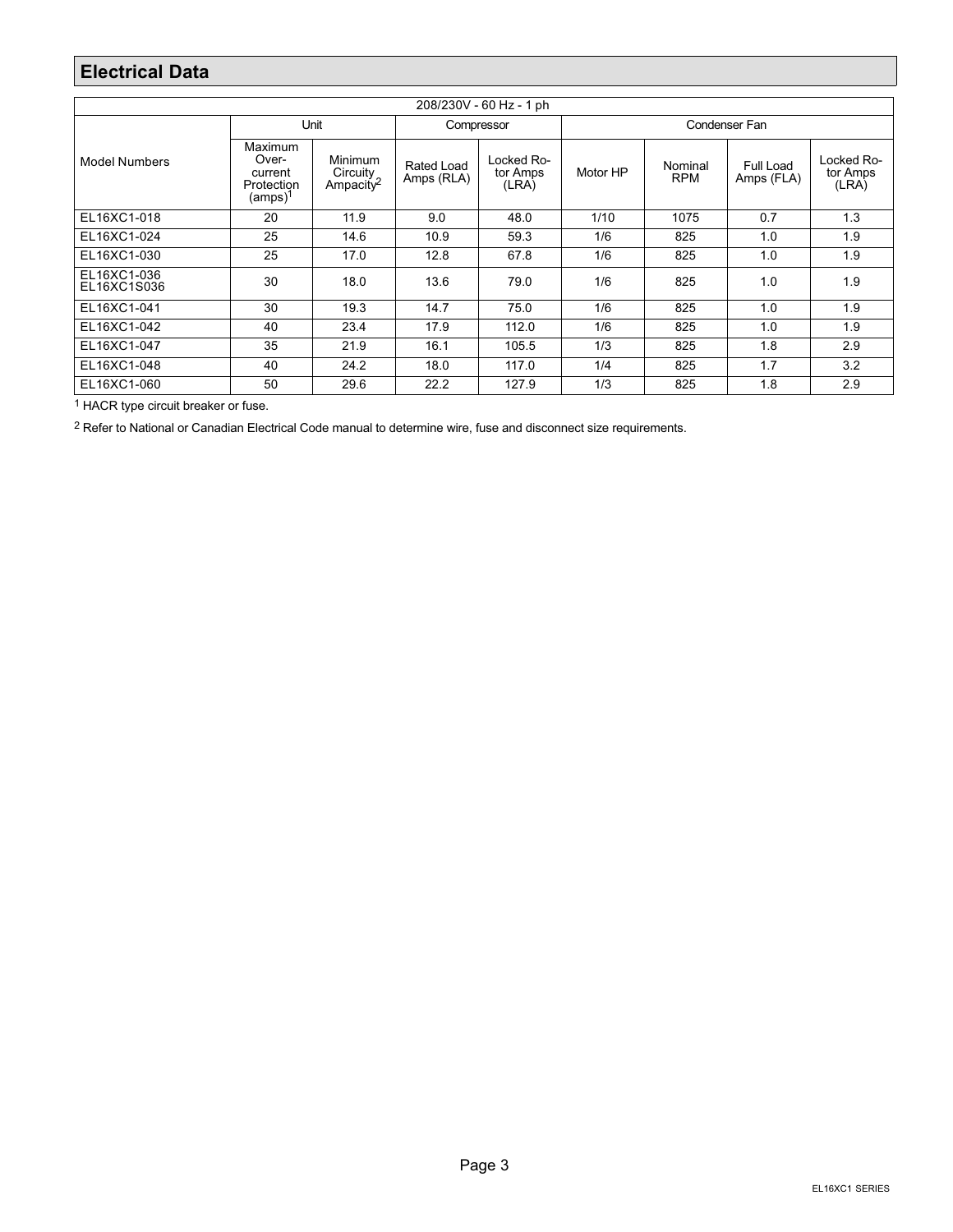### <span id="page-3-0"></span>**Unit Dimensions - Inches (mm)**







mm

**E**

₹

**F**

 $\rightarrow$ 



#### **EL16XC1-018 BASE SECTION (Small Base)**

#### **EL16XC1-024 TO -060 BASE SECTION (Medium and Large Base)**

**G**

 $\odot$ 

**K**

**C**

**J**

T

**H**

| <b>Model Numbers</b>       |                                 |                                 |                      |                     |                    |                   | EL16XC1-XXX-230-XX - Dimensions - in. (mm) |                    |                    |                     |
|----------------------------|---------------------------------|---------------------------------|----------------------|---------------------|--------------------|-------------------|--------------------------------------------|--------------------|--------------------|---------------------|
|                            | A                               | в                               | C                    | D                   | Е                  | F                 | G                                          | н                  | J                  | K                   |
| EL16XC1-018                | 31 (787)                        | 27 686)                         | 28 (711)             |                     |                    |                   | See above.                                 |                    |                    |                     |
| EL16XC1-024                | 31 (787)                        | $30 - 1/2$<br>(775)             | 35 (889)             | $13 - 7/8$<br>(352) | $7 - 3/4$<br>(197) | $3 - 1/4$<br>(83) | $27 - 1/8$<br>(689)                        | $3 - 5/8$<br>(92)  | $4 - 1/2$<br>(114) | $20 - 5/8$<br>(524) |
| EL16XC1-030                | 39 (991)                        | $30 - 1/2$<br>(775)             | 35 (889)             | $13 - 7/8$<br>(352) | $7 - 3/4$<br>(197) | $3 - 1/4$<br>(83) | $27 - 1/8$<br>(689)                        | $3 - 5/8$<br>(92)  | $4 - 1/2$<br>(114) | $20 - 5/8$<br>(524) |
| EL16XC1-036<br>EL16XC1S036 | 31 (787)                        | $30 - 1/2$<br>35 (889)<br>(775) |                      | $13 - 7/8$<br>(352) | $7 - 3/4$<br>(197) | $3 - 1/4$<br>(83) | $27 - 1/8$<br>(689)                        | $3 - 5/8$<br>(92)  | $4 - 1/2$<br>(114) | $20 - 5/8$<br>(524) |
| EL16XC1-041                | 35 (889)                        | $30 - 1/2$<br>(775)             | 35 (889)             | $13 - 7/8$<br>(352) | $7 - 3/4$<br>(197) | $3 - 1/4$<br>(83) | $27 - 1/8$<br>(689)                        | $3 - 5/8$<br>(92)  | $4 - 1/2$<br>(114) | $20 - 5/8$<br>(524) |
| EL16XC1-042                | 39 (991)                        | $30 - 1/2$<br>35 (889)<br>(775) |                      | $13 - 7/8$<br>(352) | $7 - 3/4$<br>(197) | $3 - 1/4$<br>(83) | $27 - 1/8$<br>(689)                        | $3 - 5/8$<br>(92)  | $4 - 1/2$<br>(114) | $20 - 5/8$<br>(524) |
| EL16XC1-047                | $35 - 1/2$<br>35 (889)<br>(902) |                                 | $39 - 1/2$<br>(1003) | $16 - 7/8$<br>(429) | $8 - 3/4$<br>(222) | $3 - 1/8$<br>(79) | $30 - 3/4$<br>(781)                        | $4 - 5/8$<br>(117) | $3 - 3/4$<br>(95)  | $26 - 7/8$<br>(683) |
| EL16XC1-048                | 39 (991)                        | $30 - 1/2$<br>(775)             | 35 (889)             | $13 - 7/8$<br>(352) | $7 - 3/4$<br>(197) | $3 - 1/4$<br>(83) | $27 - 1/8$<br>(689)                        | $3 - 5/8$<br>(92)  | $4 - 1/2$<br>(114) | $20 - 5/8$<br>(524) |
| EL16XC1-060                | 45 (1143)                       | $35 - 1/2$<br>(902)             | $39 - 1/2$<br>(1003) | $16 - 7/8$<br>(429) | $8 - 3/4$<br>(222) | $3 - 1/8$<br>(79) | $30 - 3/4$<br>(781)                        | $4 - 5/8$<br>(117) | $3 - 3/4$<br>(95)  | $26 - 7/8$<br>(683) |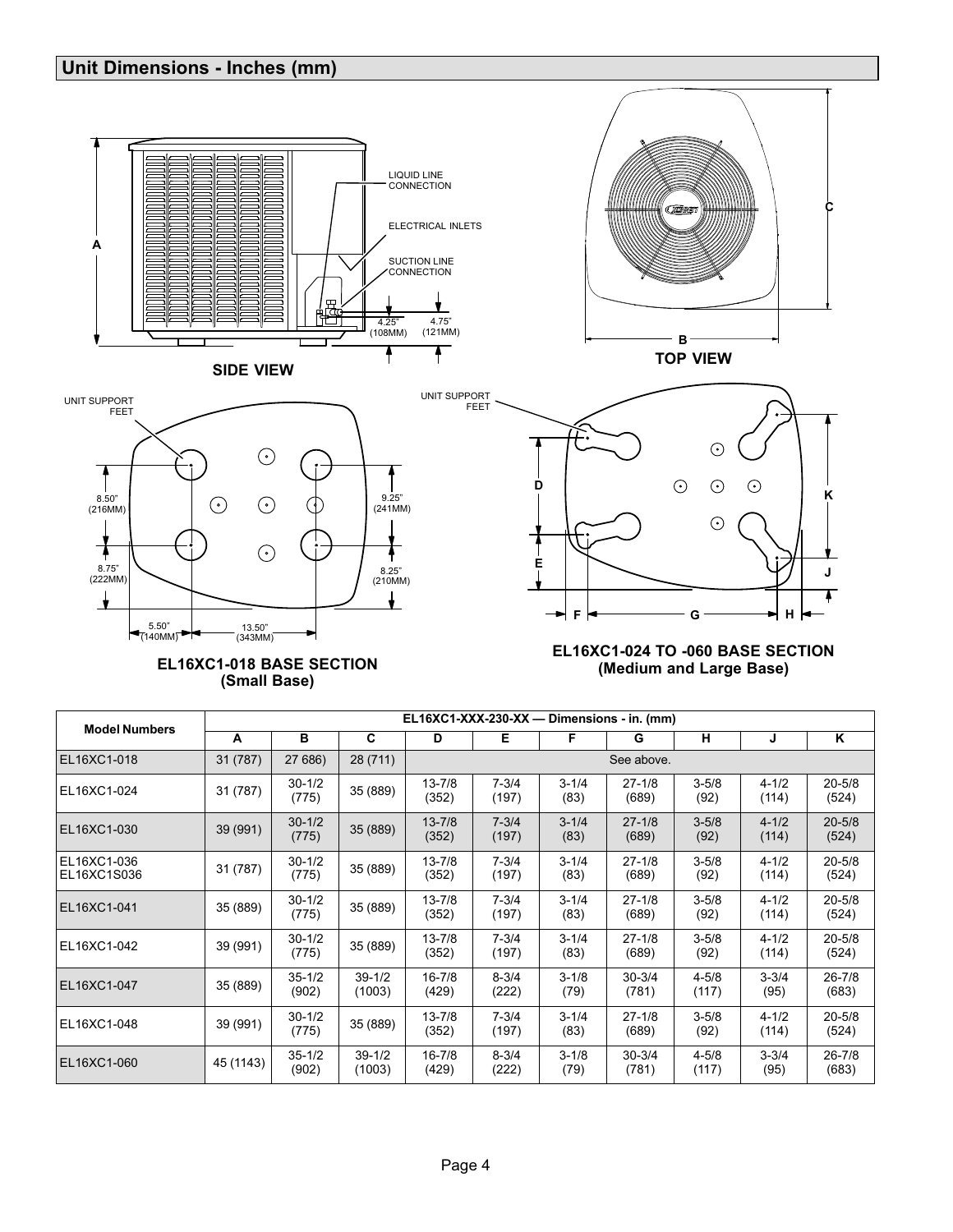### <span id="page-4-0"></span>**Typical Unit Parts Arrangement**



**Figure 1. Typical Parts Arrangements**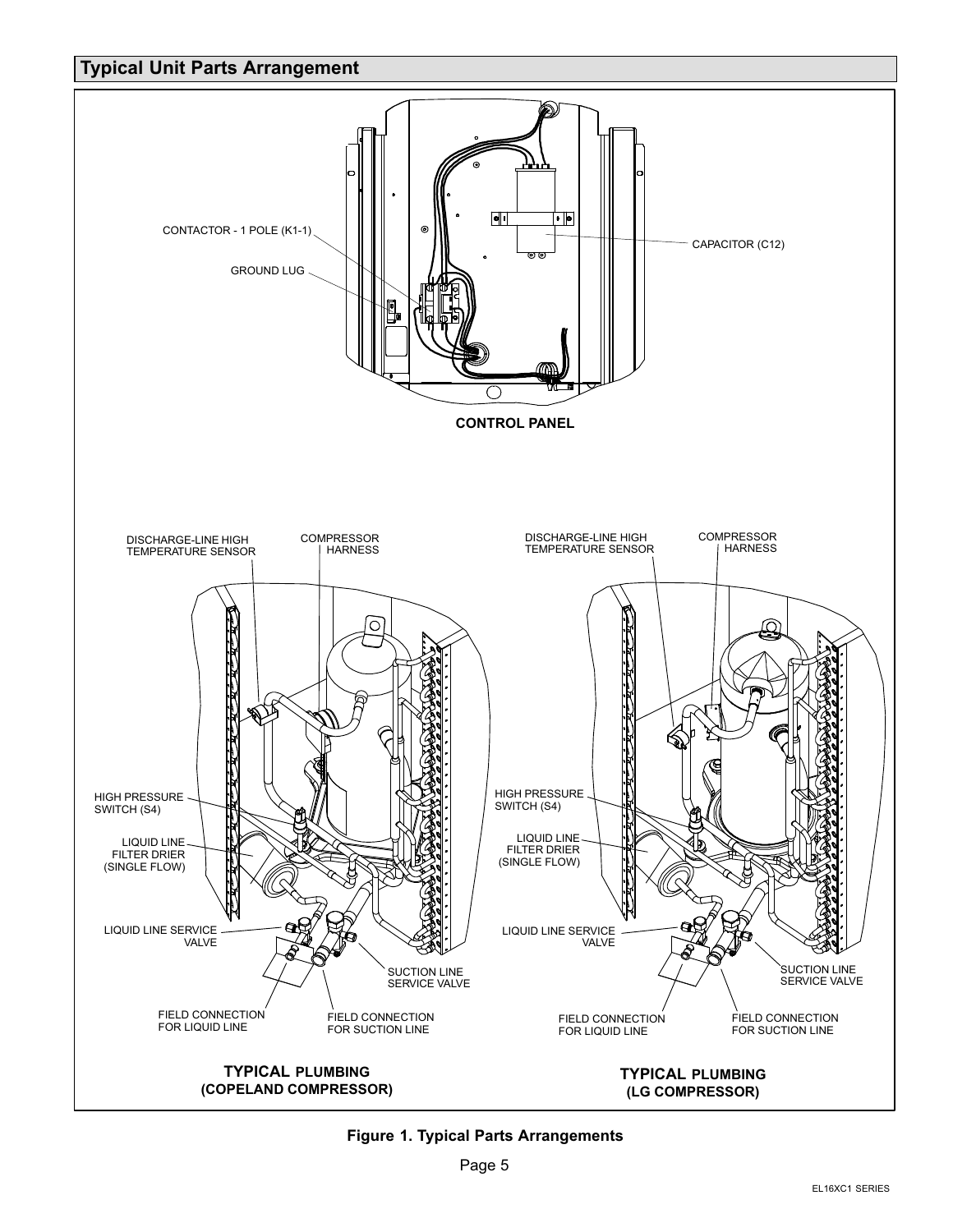### **IMPORTANT**

<span id="page-5-0"></span>The Clean Air Act of 1990 bans the intentional venting of refrigerant (CFCs, HCFCs and HFCs) as of July 1, 1992. Approved methods of recovery, recycling or reclaiming must be followed. Fines and/or incarceration may be levied for noncompliance.

### **A CAUTION**

As with any mechanical equipment, contact with sharp sheet metal edges can result in personal injury. Take care while handling this equipment and wear gloves and protective clothing**.**

### **Operating Gauge Set and Service Valves**

These instructions are intended as a general guide and do not supersede local codes in any way. Consult authorities who have jurisdiction before installation.

#### **TORQUE REQUIREMENTS**

When servicing or repairing heating, ventilating, and air conditioning components, ensure the fasteners are appropriately tightened. Table 1 lists torque values for fasteners.

### **IMPORTANT**

Only use Allen wrenches of sufficient hardness (50Rc - Rockwell Harness Scale minimum). Fully insert the wrench into the valve stem recess.

Service valve stems are factory-torqued (from 9 ft-lbs for small valves, to 25 ft-lbs for large valves) to prevent refrigerant loss during shipping and handling. Using an Allen wrench rated at less than 50Rc risks rounding or breaking off the wrench, or stripping the valve stem recess.

See the Lennox Service and Application Notes #C-08-1 for further details and information.

### **IMPORTANT**

To prevent stripping of the various caps used, the appropriately sized wrench should be used and fitted snugly over the cap before tightening.

|  |  |  | <b>Table 1. Torque Requirements</b> |
|--|--|--|-------------------------------------|
|--|--|--|-------------------------------------|

| <b>Parts</b>        | <b>Recommended Torque</b> |              |  |  |  |  |
|---------------------|---------------------------|--------------|--|--|--|--|
| Service valve cap   | 8 ft. - lb.               | <b>11 NM</b> |  |  |  |  |
| Sheet metal screws  | 16 in $-$ lb.             | 2 NM         |  |  |  |  |
| Machine screws #10  | 28 in .- lb.              | 3 NM         |  |  |  |  |
| Compressor bolts    | 90 in .- lb.              | <b>10 NM</b> |  |  |  |  |
| Gauge port seal cap | 8 ft. - lb.               | <b>11 NM</b> |  |  |  |  |

### **USING MANIFOLD GAUGE SET**

When checking the system charge, only use a manifold gauge set that features low loss anti-blow back fittings.

Manifold gauge set used with HFC-410A refrigerant systems must be capable of handling the higher system operating pressures. The gauges should be rated for use with pressures of 0 - 800 psig on the high side and a low side of 30" vacuum to 250 psig with dampened speed to 500 psi. Gauge hoses must be rated for use at up to 800 psig of pressure with a 4000 psig burst rating.

### **OPERATING SERVICE VALVES**

The liquid and vapor line service valves are used for removing refrigerant, flushing, leak testing, evacuating, checking charge and charging.

Each valve is equipped with a service port which has a factory-installed valve stem. Figure [2](#page-6-0) provides information on how to access and operating both angle and ball service valves.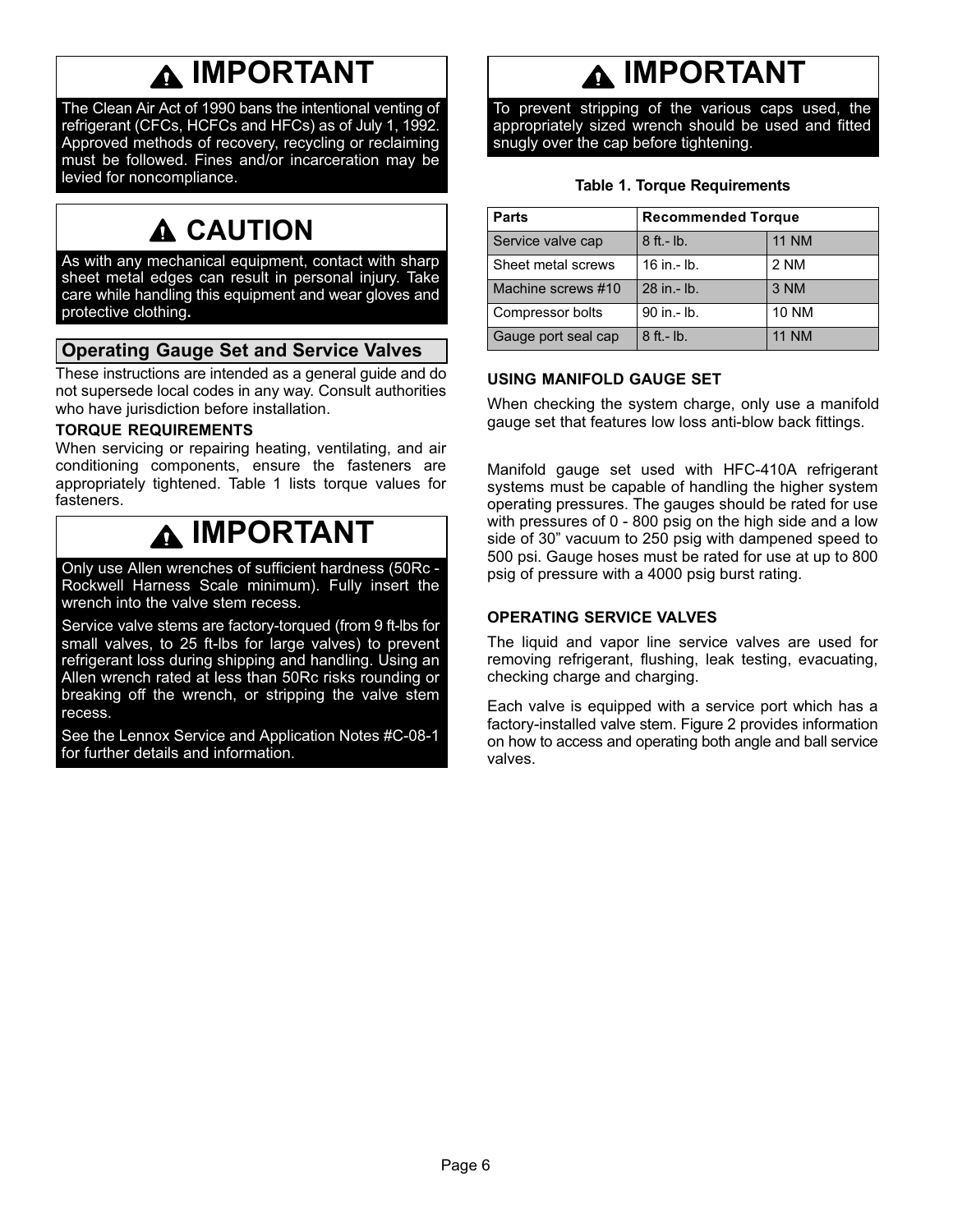## <span id="page-6-0"></span>**SERVICE VALVES ANGLE AND BALL**

#### **Operating Angle Type Service Valve:**

- 1. Remove stem cap with an appropriately sized wrench.
- 2. Use a service wrench with a hex-head extension (3/16" for liquid line valve sizes and 5/16" for vapor line valve sizes) to back the stem out counterclockwise as far as it will go.



**Figure 2. Angle and Ball Service Valves**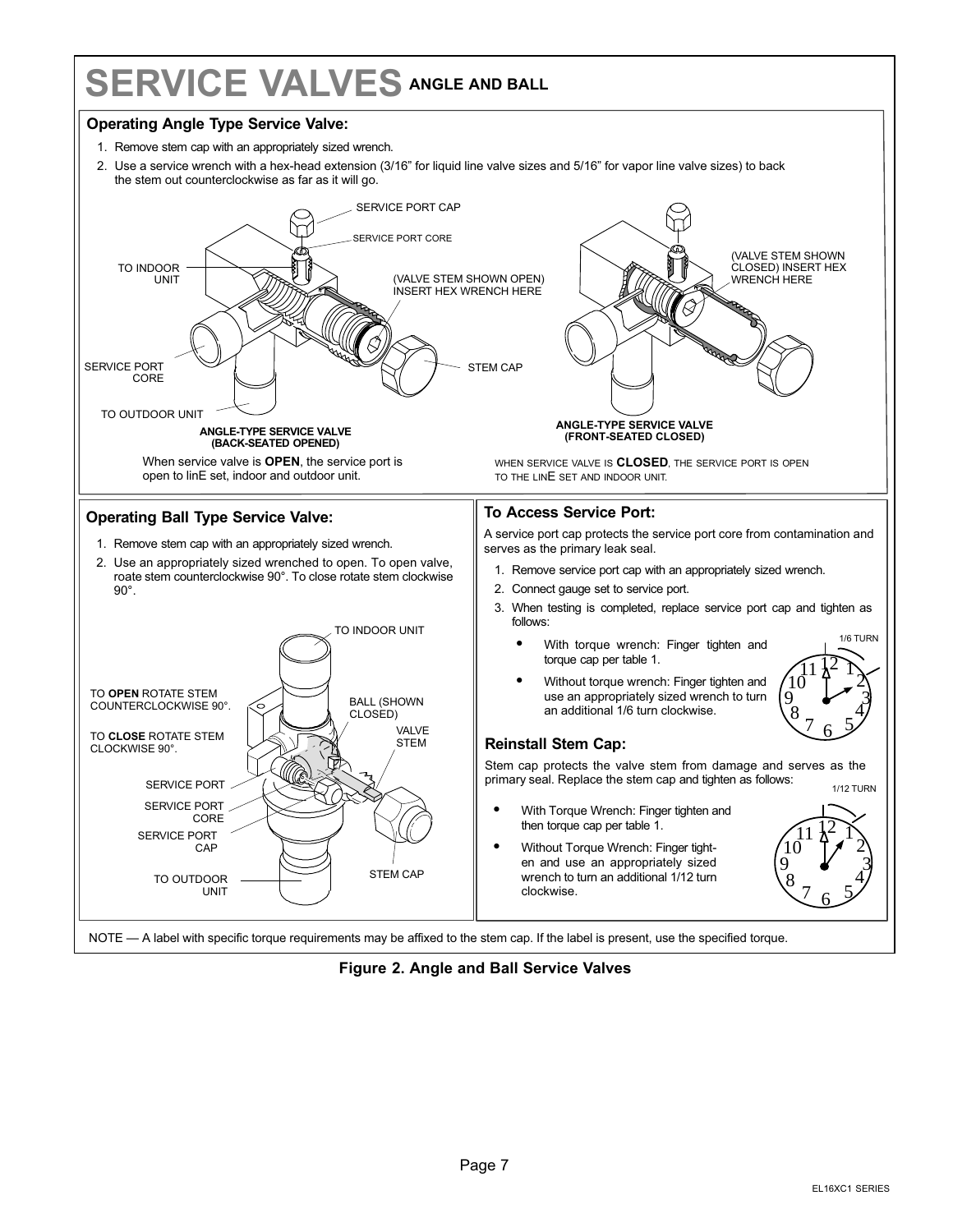<span id="page-7-0"></span>

#### **NOTES:**

Service clearance of 30 in. must be maintained on one of the sides adjacent to the control box.

Clearance to one of the other three sides must be 36 in.

Clearance to one of the remaining two sides may be 12 in. and the final side may be 6 in..

A clearance of 24 in. must be maintained between two units.

48 in. clearance required on top of unit.

**NOTICE:** Specific applications may require adjustment of the listed installation clearances to provide protection for the unit from physical damage or to avoid conditions which limit operating efficiency. (Example: Clearances may have to be increased to prevent snow or ice from falling on the top of the unit. Additional clearances may also be required to prevent air recirculation when the unit is installed under a deck or in another tight space.)

**Outdoor Unit Placement**

### **CAUTION**

In order to avoid injury, take proper precaution when lifting heavy objects.

See *Unit Dimensions* on page 3 for sizing mounting slab, platforms or supports. Refer to figure 3 for mandatory installation clearance requirements.

### **POSITIONING CONSIDERATIONS**

Consider the following when positioning the unit:

- - Some localities are adopting sound ordinances based on the unit's sound level registered from the adjacent property, not from the installation property. Install the unit as far as possible from the property line.
- - When possible, do not install the unit directly outside a window. Glass has a very high level of sound transmission. For proper placement of unit in relation to a window see the provided illustration in figure [4,](#page-8-0) detail A.

#### **Figure 3. Installation Clearances PLACING UNIT ON SLAB**

When installing unit at grade level, the top of the slab should be high enough above grade so that water from higher ground will not collect around the unit. The slab should have a slope tolerance as described in figure [4](#page-8-0), detail B.

*NOTE — If necessary for stability, anchor unit to slab as described in figure [4,](#page-8-0) detail D.*

#### **ELEVATING THE UNIT**

Units are outfitted with elongated support feet as illustrated in figure [4](#page-8-0), detail C.

If additional elevation is necessary, raise the unit by extending the height of the unit support feet. This may be achieved by using a 2 inch (50.8mm) Schedule 40 female threaded adapter.

The specified coupling will fit snuggly into the recessed portion of the feet. Use additional 2 inch (50.8mm) Schedule 40 male threaded adaptors which can be threaded into the female threaded adaptors to make additional adjustments to the level of the unit.

*NOTE — Keep the height of extenders short enough to ensure a sturdy installation. If it is necessary to extend further, consider a different type of field-fabricated framework that is sturdy enough for greater heights.*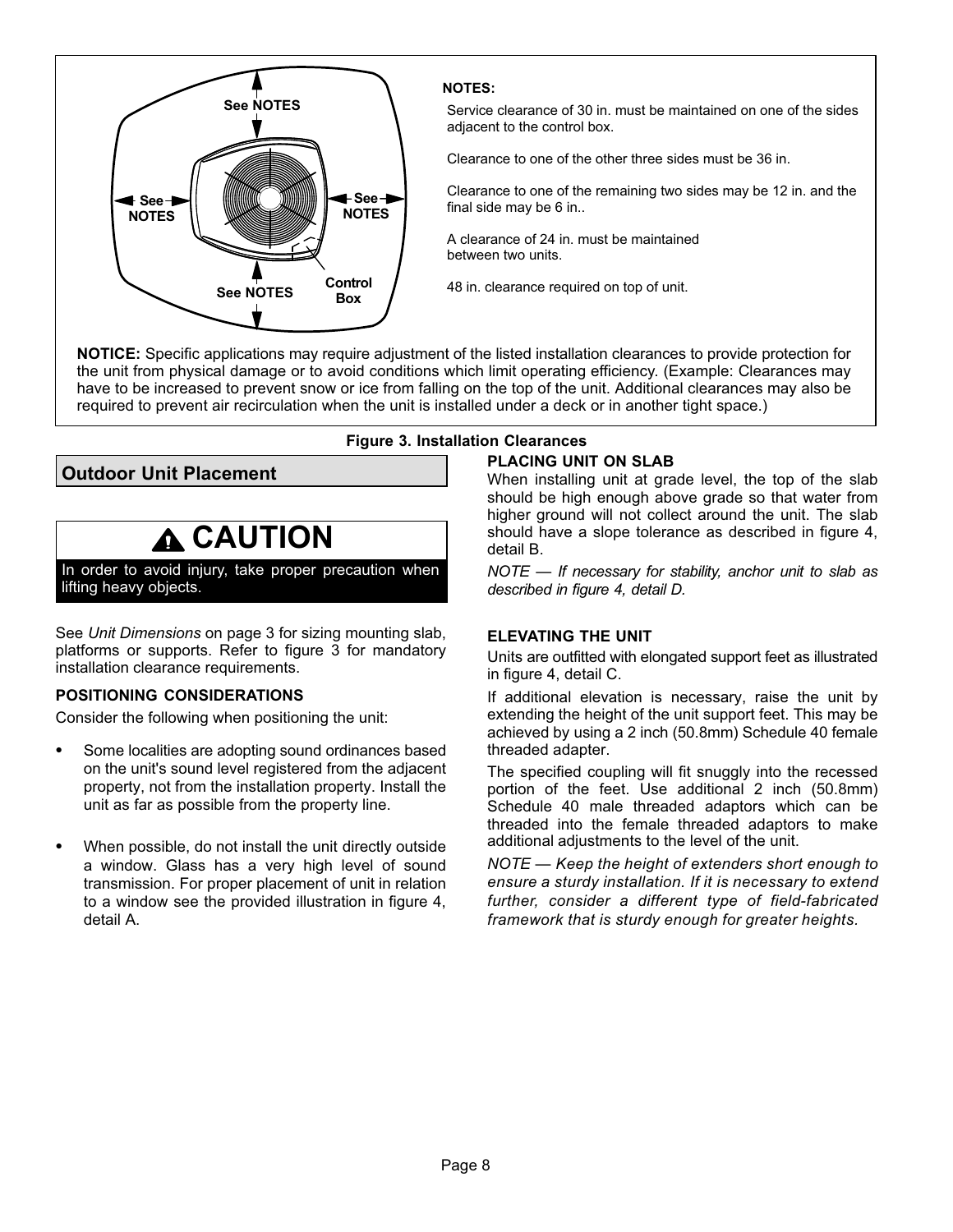<span id="page-8-0"></span>

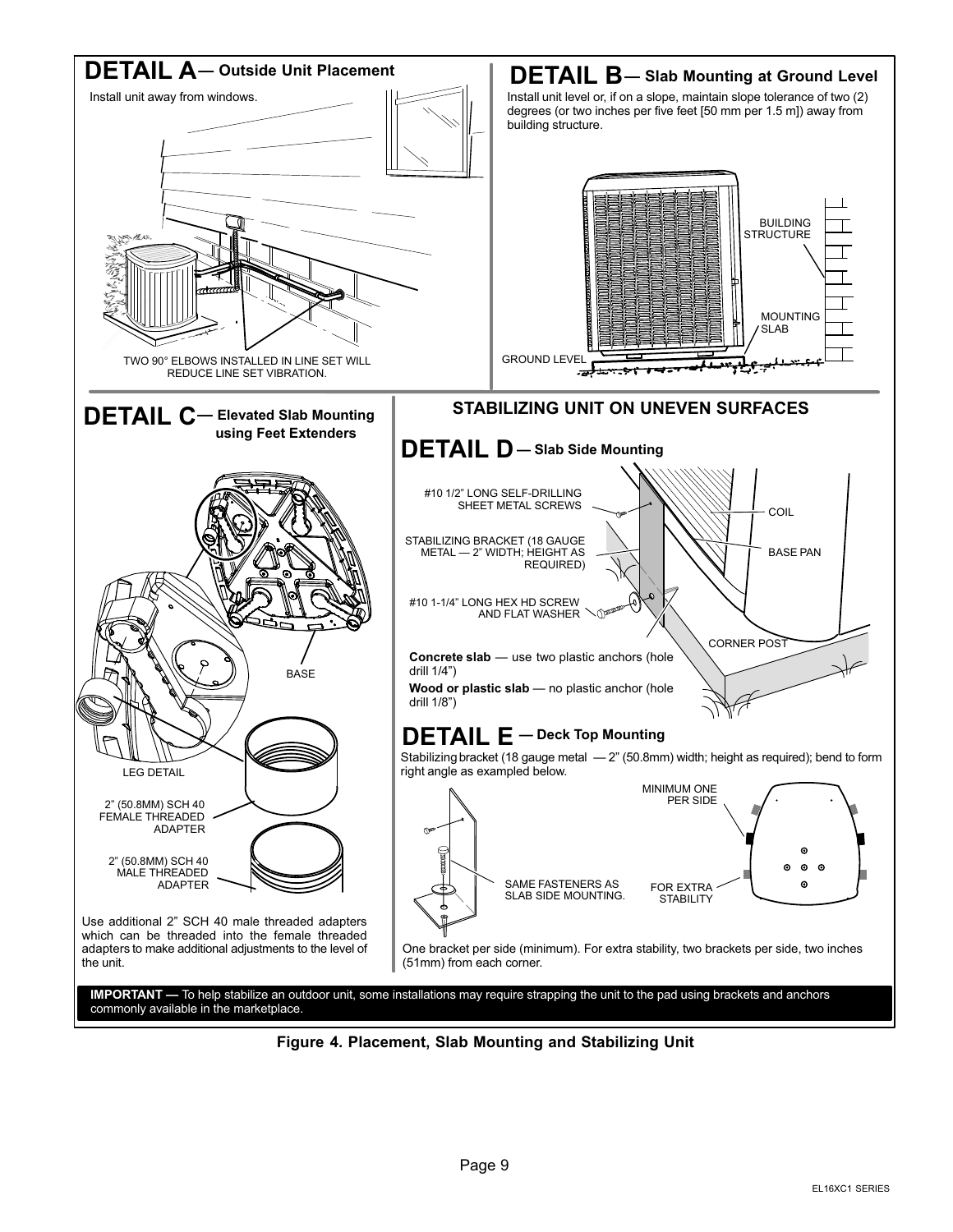### <span id="page-9-0"></span>**STABILIZING UNIT ON UNEVEN SURFACES**

### **IMPORTANT**

Unit Stabilizer Bracket Use (field-provided):

Always use stabilizers when unit is raised above the factory height. (Elevated units could become unstable in gusty wind conditions).

Stabilizers may be used on factory height units when mounted on unstable an uneven surface.

With unit positioned at installation site, perform the following:

- 1. Remove two side louvered panels to expose the unit base.
- 2. Install the brackets as illustrated in figure [4](#page-8-0), detail D using conventional practices.
- 3. Replace the panels after installation is complete.

### **ROOF MOUNTING**

Install the unit a minimum of 6 inches (152 mm) above the roof surface to avoid ice build-up around the unit. Locate the unit above a load bearing wall or area of the roof that can adequately support the unit. Consult local codes for rooftop applications.

If unit coil cannot be mounted away from prevailing winter winds, a wind barrier should be constructed. Size barrier at least the same height and width as outdoor unit. Mount barrier 24 inches (610 mm) from the sides of the unit in the direction of prevailing winds.

### **NOTICE**

#### Roof Damage!

This system contains both refrigerant and oil. Some rubber roofing material may absorb oil and cause the rubber to swell when it comes into contact with oil. The rubber will then bubble and could cause leaks. Protect the roof surface to avoid exposure to refrigerant and oil during service and installation. Failure to follow this notice could result in damage to roof surface.

**Removing and Installing Panels**

### **IMPORTANT**

Do not allow panels to hang on unit by top tab. Tab is for alignment and not designed to support weight of panel.

### **IMPORTANT**

To help stabilize an outdoor unit, some installations may require strapping the unit to the pad using brackets and anchors commonly available in the marketplace.

### **WARNING**

To prevent personal injury, or damage to panels, unit or structure, be sure to observe the following:

While installing or servicing this unit, carefully stow all removed panels out of the way, so that the panels will not cause injury to personnel, nor cause damage to objects or structures nearby, nor will the panels be subjected to damage (e.g., being bent or scratched).

While handling or stowing the panels, consider any weather conditions, especially windy conditions, that may cause panels to be blown around and battered.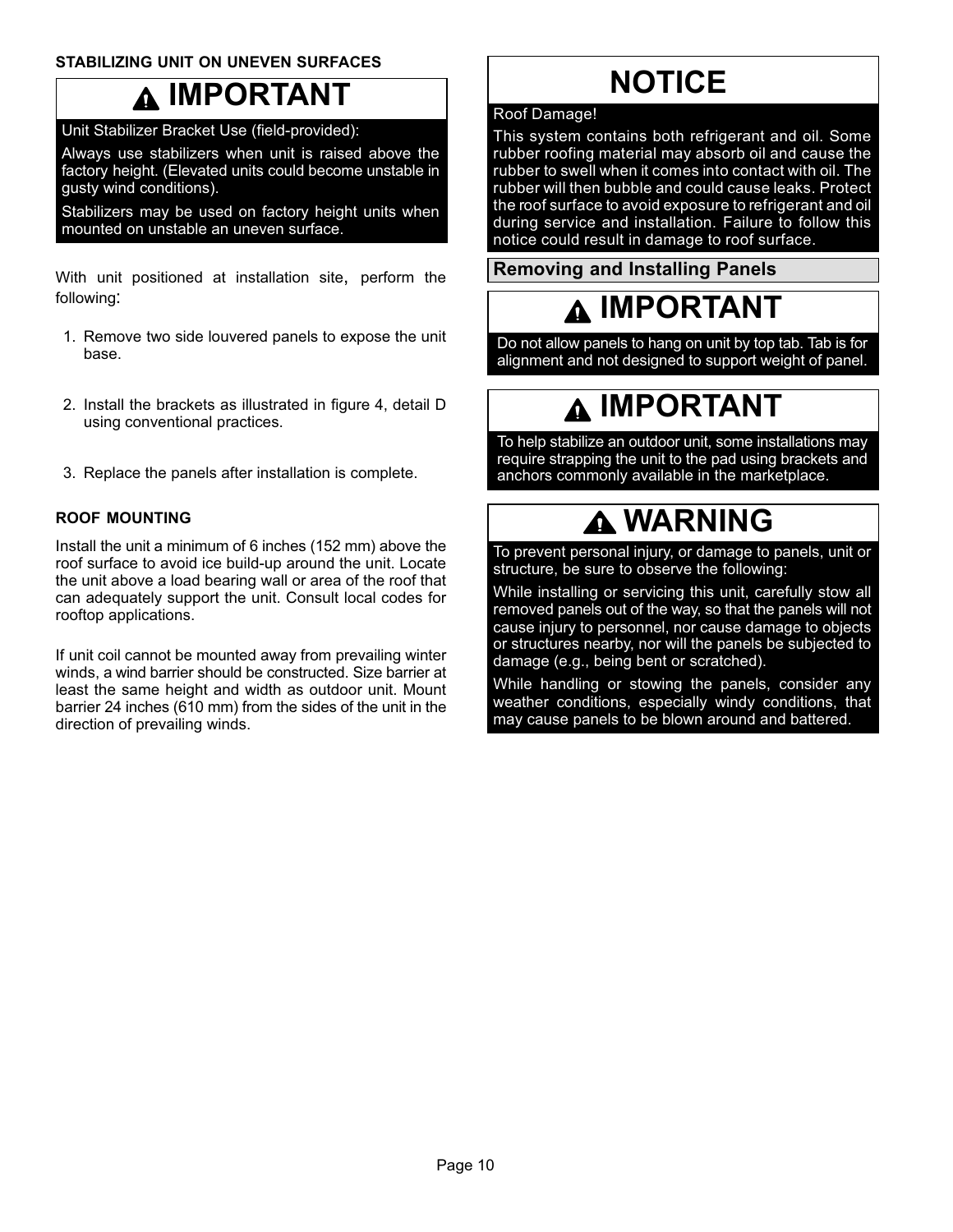#### <span id="page-10-0"></span>**LOUVERED PANEL REMOVAL**

Remove the louvered panels as follows:

- *1.* Remove two screws, allowing the panel to swing open slightly.
- *2.* Hold the panel firmly throughout this procedure. Rotate bottom corner of panel away from hinged corner post until lower three tabs clear the slots as illustrated in **detail B.**
- *3.* Move panel down until lip of upper tab clears the top slot in corner post as illustrated in **detail A**.

#### **LOUVERED PANEL INSTALLATION**

Position the panel almost parallel with the unit as illustrated in **detail D** with the screw side as close to the unit as possible.

Then, in a continuous motion:

- 1. Slightly rotate and guide the lip of top tab inward as illustrated in **detail A** and **C**; then upward into the top slot of the hinge corner post.
- 2. Rotate panel to vertical to fully engage all tabs.
- 3. Holding the panel's hinged side firmly in place, close the right-hand side of the panel, aligning the screw holes.
- 4. When panel is correctly positioned and aligned, insert the screws and tighten*.*

#### **Detail C**

MAINTAIN MINIMUM PANEL ANGLE (AS CLOSE TO PARALLEL WITH THE UNIT AS POSSIBLE) WHILE INSTALLING PANEL.



*IMPORTANT! DO NOT ALLOW PANELS TO HANG ON UNIT BY TOP TAB. TAB IS FOR ALIGNMENT AND NOT DESIGNED TO SUPPORT WEIGHT OF PANEL.*

*PANEL SHOWN SLIGHTLY ROTATED TO ALLOW TOP TAB TO EXIT (OR ENTER) TOP SLOT FOR REMOVING (OR INSTALLING) PANEL.*



#### **Figure 5. Removing and Installing Panels**

#### **New or Replacement Line Set**

#### **REFRIGERANT LINE SET**

This section provides information on installation or replacement of existing line set. If new or replacement line set is not being installed then proceed to *Brazing Connections* on page [14](#page-13-0).

### **IMPORTANT**

Lennox highly recommends changing line set when converting the existing system from HCFC-22 to HFC-410A. If that is not possible and the line set is the proper size as referenced in table 2, use the procedure outlined under Flushing the System on page 13.

If refrigerant lines are routed through a wall, then seal and isolate the opening so vibration is not transmitted to the building. Pay close attention to line set isolation during installation of any HVAC system. When properly isolated from building structures (walls, ceilings. floors), the refrigerant lines will not create unnecessary vibration and subsequent sounds. See figure [6](#page-12-0) for recommended installation practices. Also, consider the following when placing and installing a high-efficiency outdoor unit.

Liquid lines that meter the refrigerant, such as RFC1 liquid lines, must not be used in this application. Existing line set of proper size as listed in table [2](#page-11-0) may be reused. If system was previously charged with HCFC-22 refrigerant, then existing line set must be flushed (see *Flushing* on page [17](#page-16-0)).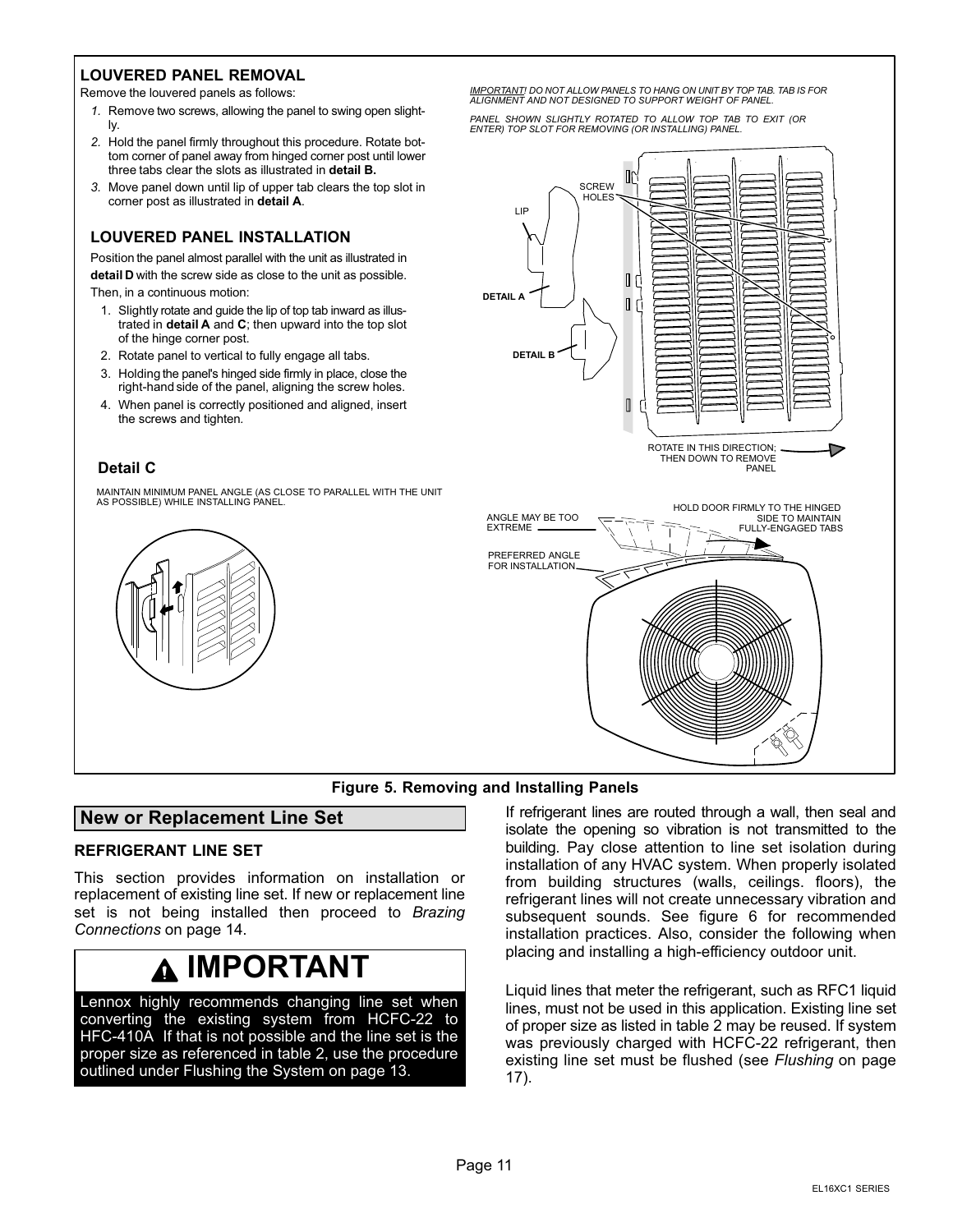<span id="page-11-0"></span>Field refrigerant piping consists of liquid and vapor lines from the outdoor unit to the indoor unit coil (braze connections). Use Lennox L15 (sweat, non-flare) series line set, or field-fabricated refrigerant line sizes as listed in table 2.

To obtain the correct information from Lennox, be sure to communicate the following information:

- -Model (EL16XC1) and size of unit (e.g. -036).
- - Line set diameters for the unit being installed as listed in table 2 and total length of installation.
- -Number of elbows / vertical rise or drop in the piping.

### **IMPORTANT**

Mineral oils are not compatible with HFC-410A. If oil must be added, it must be a Polyol ester oil.

The compressor is charged with sufficient Polyol ester oil for line set lengths up to 50 feet. Recommend adding oil to system based on the amount of refrigerant charge in the system. No need to add oil in system with 20 pounds of refrigerant or less. For systems over 20 pounds - add one ounce for every five pounds of refrigerant over 20 pounds.

Recommended topping-off POE oils are Mobil EAL ARCTIC 22 CC or ICI EMKARATE™ RL32CF.

# **WARNING**



Danger of fire. Bleeding the refrigerant charge from only the high side may result in the low side shell and suction tubing being pressurized. Application of a brazing torch while pressurized may result in ignition of the refrigerant and oil mixture - check the high and low pressures before unbrazing.

### **WARNING**



When using a high pressure gas such as dry nitrogen to pressurize a refrigeration or air conditioning system, use a regulator that can control the pressure down to 1 or 2 psig (6.9 to 13.8 kPa).

### **A** CAUTION

Brazing alloys and flux contain materials which are hazardous to your health.

Avoid breathing vapors or fumes from brazing operations. Perform operations only in well ventilated areas.

Wear gloves and protective goggles or face shield to protect against burns.

Wash hands with soap and water after handling brazing alloys and flux.

| Model                                                                        | <b>Service Valve Sizes</b> |                     | <b>Recommended Line Set</b> |                     |                                                            |  |  |  |  |
|------------------------------------------------------------------------------|----------------------------|---------------------|-----------------------------|---------------------|------------------------------------------------------------|--|--|--|--|
|                                                                              | <b>Liquid Line</b>         | <b>Suction Line</b> | <b>Liquid Line</b>          | <b>Suction Line</b> | <b>L15 Series Line Sets</b>                                |  |  |  |  |
| $-018, -024, -030$                                                           | 3/8 in. (10 mm)            | 3/4 in. (19 mm)     | 3/8 in. (10 mm)             | 3/4 in. (19 mm)     | L15-41 $-$ 15 feet to 50 feet (4.6<br>meters to 15 meters) |  |  |  |  |
| -036, -041, -042, -047, -048                                                 | 3/8 in. (10 mm)            | 7/8 in. (22 mm)     | 3/8 in. (10 mm)             | 7/8 in. (22 mm)     | L15-65 $-$ 15 feet to 50 feet (4.6                         |  |  |  |  |
| $-060$                                                                       | 3/8 in. (10 mm)            | 1-1/8 in. (25 mm)   | 3/8 in. (10 mm)             | 1-1/8 in. (25 mm)   | meters to 15 meters)                                       |  |  |  |  |
| NOTE — Some applications may require a field provided 7/8" to 1-1/8" adapter |                            |                     |                             |                     |                                                            |  |  |  |  |

### **Table 2. Service Valve Sizes and Refrigerant Line Set Recommendations**

*NOTE — When installing refrigerant lines longer than 50 feet, see the Lennox Refrigerant Piping Design and Fabrication Guidelines, CORP. 9351-L9, or contact Lennox Technical Support Product Applications for assistance.*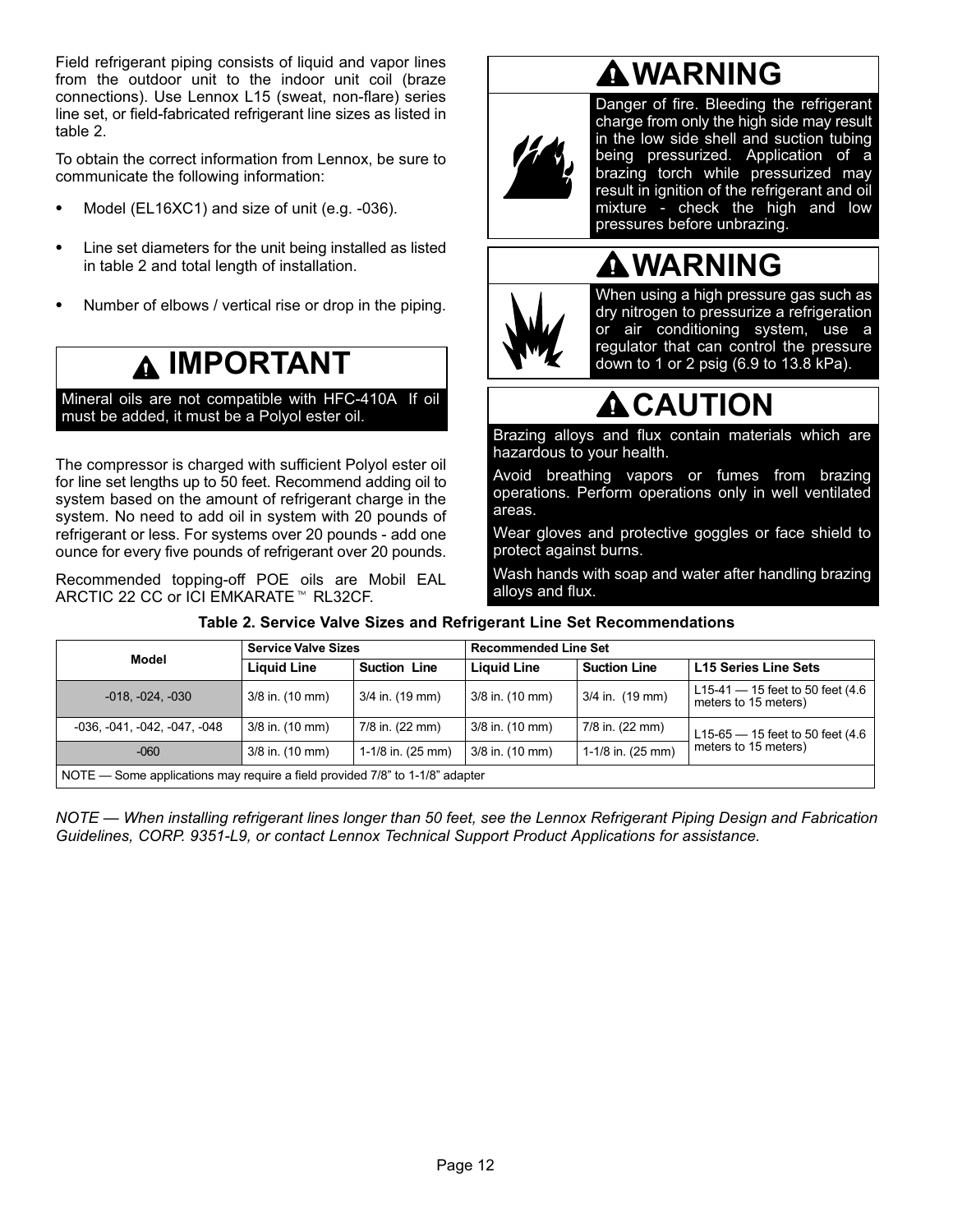<span id="page-12-0"></span>



**Figure 6. Line Set Installation**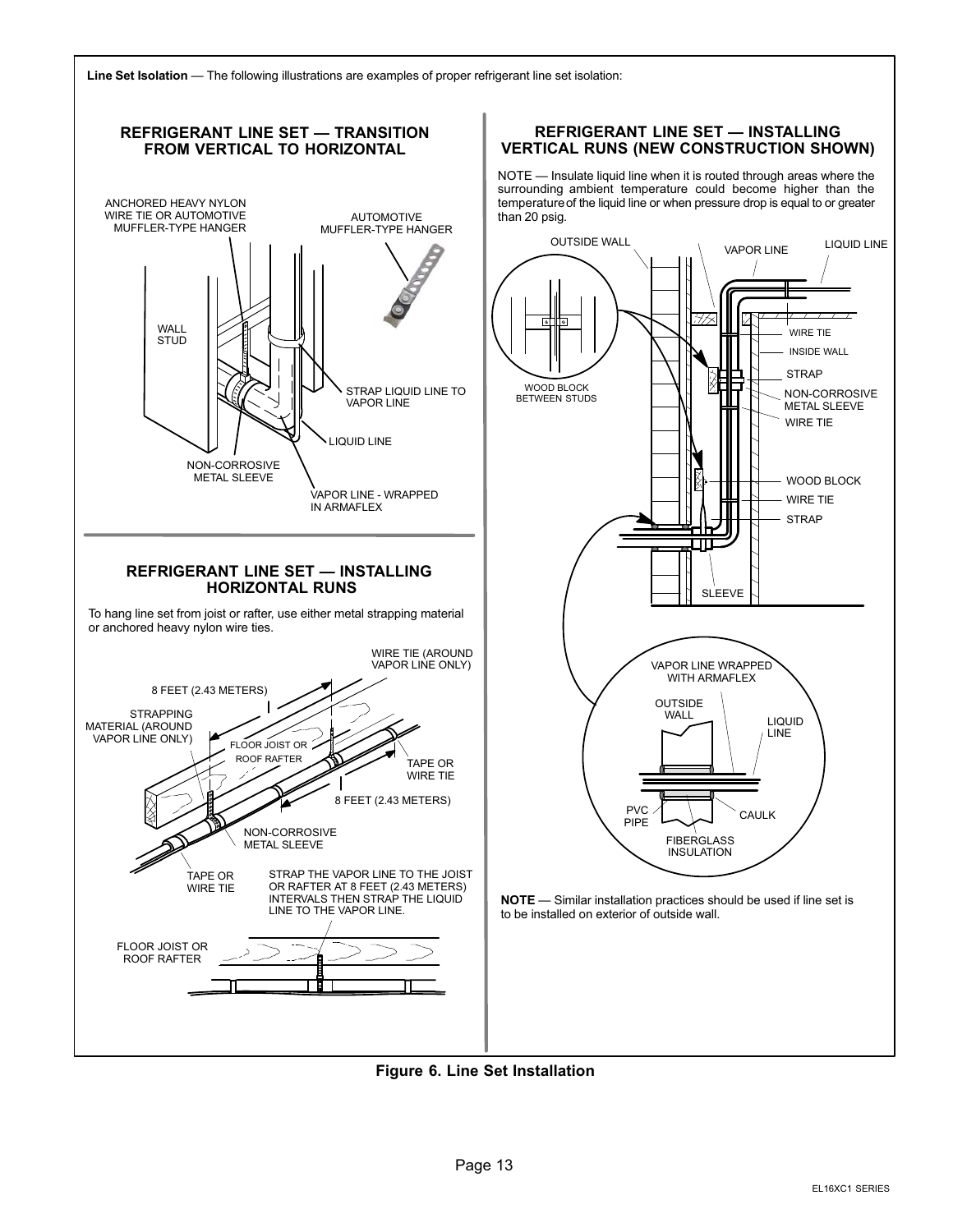### <span id="page-13-0"></span>**Brazing Connections**

Use the procedures outlined in figures [7](#page-14-0) and [8](#page-15-0) for brazing line set connections to service valves.

### **WARNING**



Danger of fire. Bleeding the refrigerant charge from only the high side may result in pressurization of the low side shell and suction tubing. Application of a brazing torch to a pressurized system may result in ignition of the refrigerant and oil mixture - Check the high and low pressures before applying heat.

### **WARNING**



When using a high pressure gas such as dry nitrogen to pressurize a refrigeration or air conditioning system, use a regulator that can control the pressure down to 1 or 2 psig (6.9 to 13.8 kPa).

### **ACAUTION**

Brazing alloys and flux contain materials which are hazardous to your health.

Avoid breathing vapors or fumes from brazing operations. Perform operations only in well-ventilated areas.

Wear gloves and protective goggles or face shield to protect against burns.

Wash hands with soap and water after handling brazing alloys and flux.

### **IMPORTANT**

Connect gauge set low pressure side to vapor line service valve and repeat procedure starting at paragraph 4 for brazing the liquid line to service port valve.

### **IMPORTANT**

Allow braze joint to cool before removing the wet rag from the service valve. Temperatures above 250ºF can damage valve seals.

### **IMPORTANT**

Use silver alloy brazing rods with 5% minimum silver alloy for copper-to-copper brazing. Use 45% minimum alloy for copper-to-brass and copper-to-steel brazing.



### **WARNING**

Fire, Explosion and Personal Safety Hazard.

Failure to follow this warning could result in damage, personal injury or death.

Never use oxygen to pressurize or purge refrigeration lines. Oxygen, when exposed to a spark or open flame, can cause fire and/or an explosion, that could result in property damage, personal injury or death.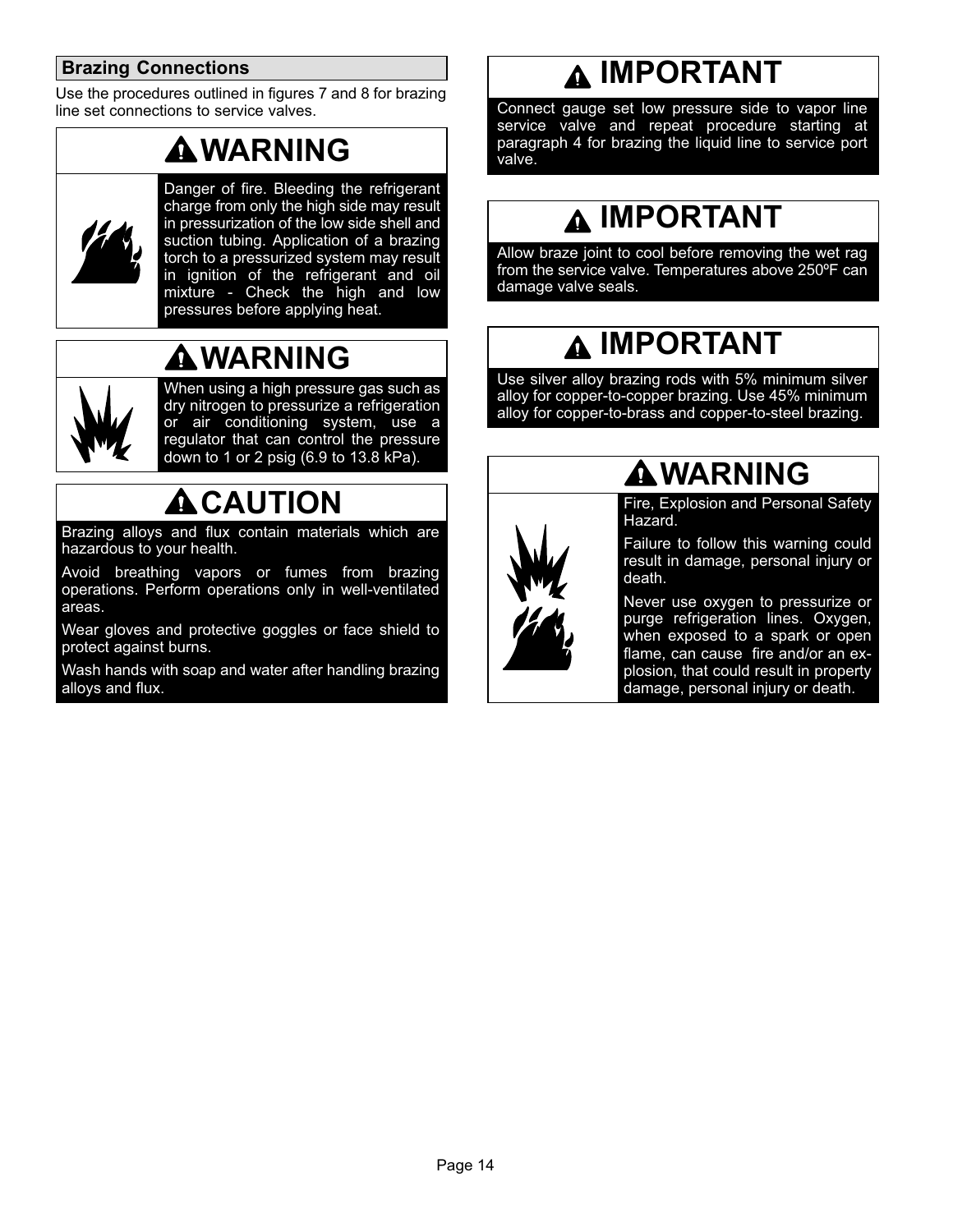<span id="page-14-0"></span>

**Figure 7. Brazing Procedures**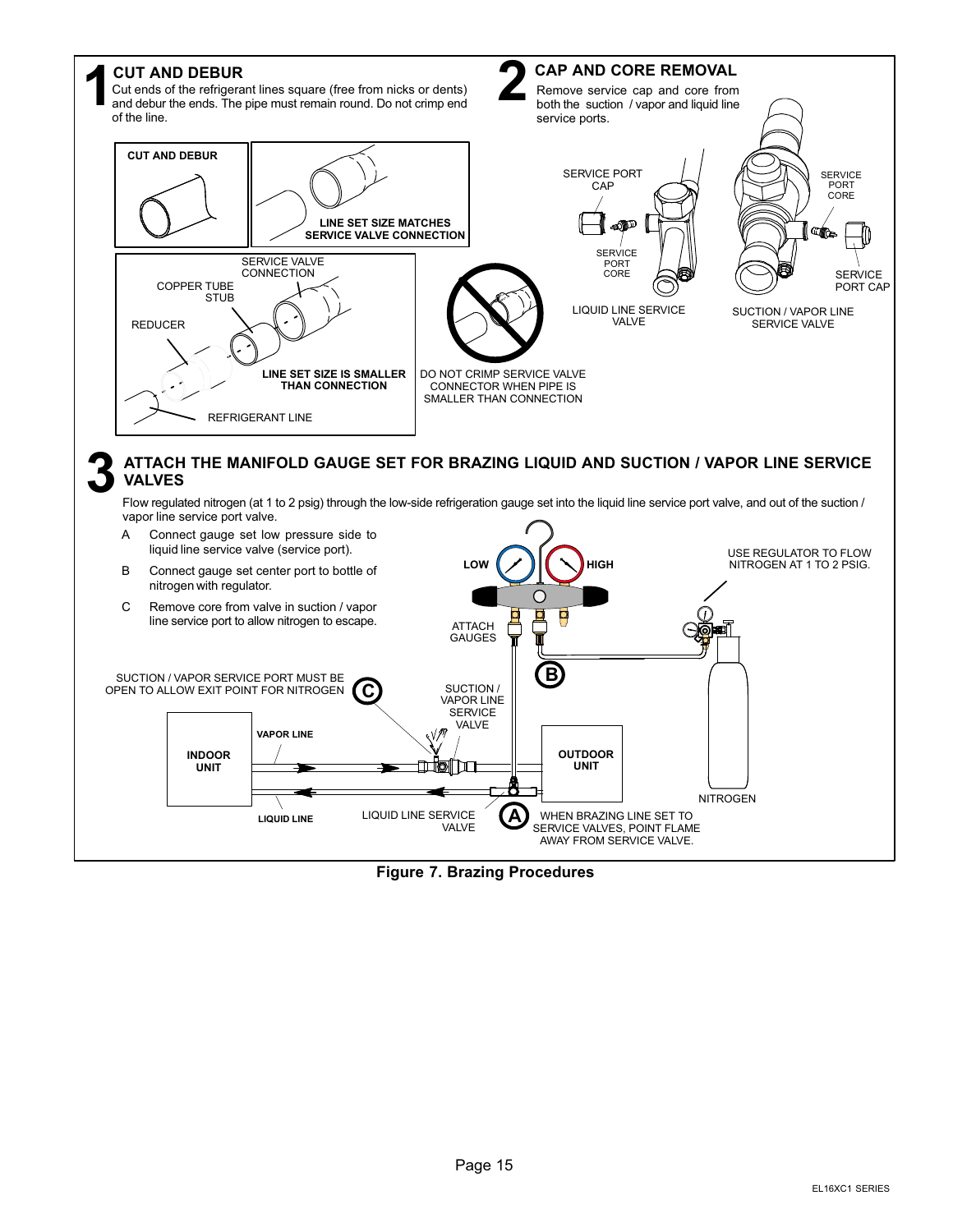### <span id="page-15-0"></span>**WRAP SERVICE VALVES**

To help protect service valve seals during brazing, wrap water saturated cloths around service valve bodies and copper tube stubs. Use **4** additional water saturated cloths underneath the valve body to protect the base paint.

### **FLOW NITROGEN**

Flow regulated nitrogen (at 1 to 2 psig) through the refrigeration gauge set into the valve stem port connection on the liquid service valve and out of the suction / vapor valve stem port. See steps 3A, 3B and 3C on manifo

### **BRAZE LINE SET 6**

Wrap both service valves with water saturated cloths as illustrated here and as mentioned in step 4, before brazing to line set. Water saturated cloths must remain water saturated throughout the brazing and cool-down process.

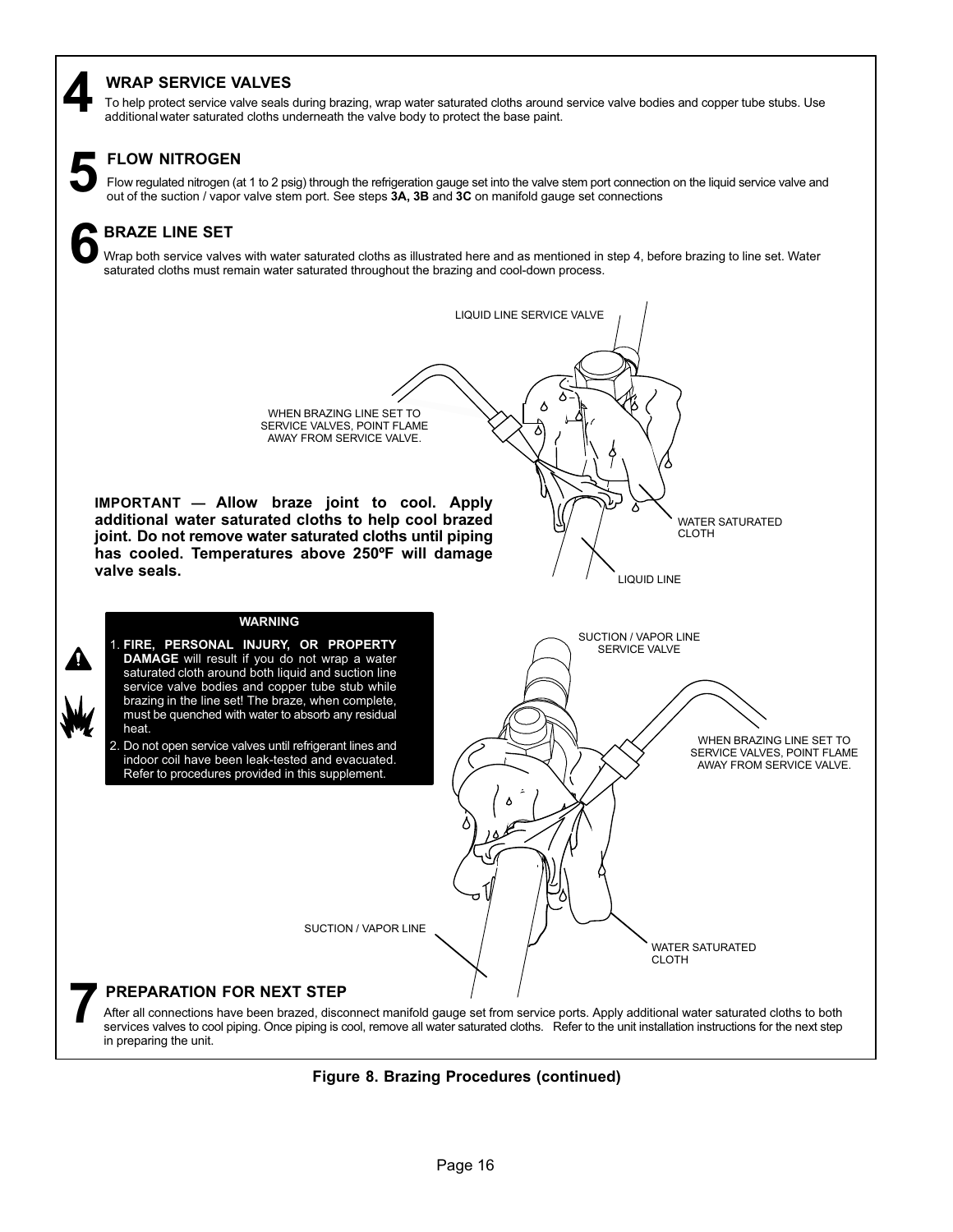### <span id="page-16-0"></span>**Flushing Line Set and Indoor Coil**





- On fully cased coils, remove the coil access and plumbing panels. B Remove any shipping clamps holding the liquid line and distributor
- C Disconnect the equalizer line from the check expansion valve equalizer line fitting on the vapor line.
- D Remove the vapor line sensing bulb.
- E Disconnect the liquid line from the check expansion valve at the liquid line assembly.
- F Disconnect the check expansion valve from the liquid line orifice housing. Take care not to twist or damage distributor tubes during this process.
- G Remove and discard check expansion valve and the two Teflon<sup>®</sup> rings. H Use a field-provided fitting to temporary reconnect the liquid line to the indoor unit's liquid line orifice housing.

#### **FLUSHING LINE SET**

The line set and indoor unit coil must be flushed with at least the same amount of clean refrigerant\* that previously charged the system. Check the charge in the flushing cylinder before proceeding.

- **B** set and indoor unit coil. A Set the recovery machine for liquid recovery and start the recovery machine. Open the gauge set valves to allow the recovery machine to pull a vacuum on the existing system line
- B Invert the cylinder of clean HCFC-22<sup>\*</sup> and open its valve to allow liquid refrigerant to flow into the system through the vapor line valve. Allow the refrigerant to pass from the cylinder and through the line set and the indoor unit coil before it enters the recovery machine.
- C After all of the liquid refrigerant has been recovered, switch the recovery machine to vapor recovery so that all of the HCFC-22 vapor is recovered. Allow the recovery machine to pull down to 0 the system.
- D Close the valve on the inverted HCFC-22 drum and the gauge set valves. Pump the remaining refrigerant out of the recovery machine and turn the machine off.

**\*IMPORTANT - Clean refrigerant is any refrigerant in a system that has not had compressor burn out. If the system has experienced burn out, it is recommended that the existing line set and indoor coil be replaced.**

#### **Figure 9. Installing Indoor Expansion Valve**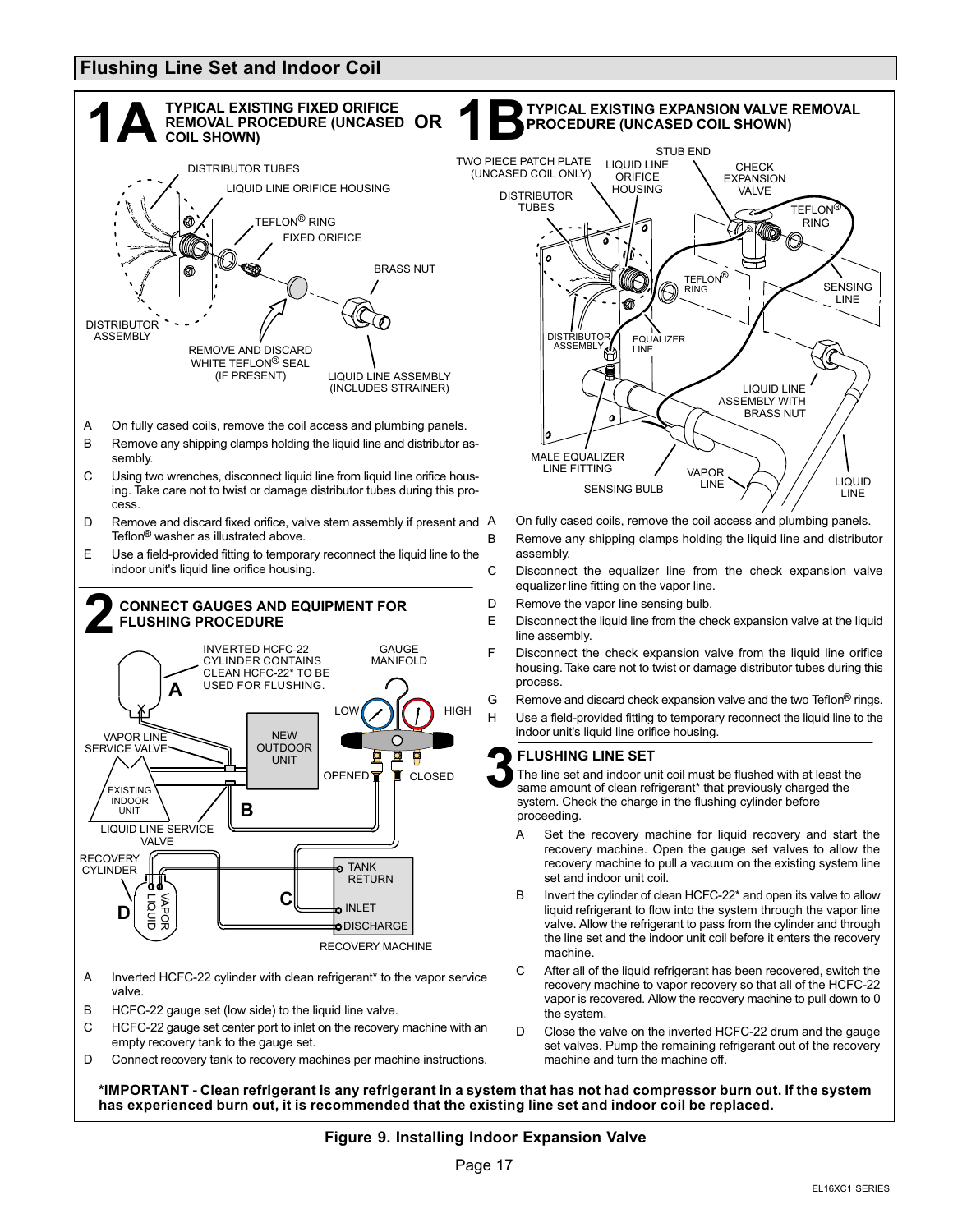### <span id="page-17-0"></span>**Installing Indoor Metering Device**

This outdoor unit is designed for use in systems that use either fixed orifice or expansion valve metering devices at the indoor coil.

- If using a fixed orifice metering device, use the the one provided with the outdoor unit. The metering device is located in the installation instruction bag. For installing the orifice, reverse the procedure outlined in figure [9,](#page-16-0) 1A.



 $\bullet$ 

 See the *Lennox EL16XC1 Engineering Handbook* for approved expansion valve kit match-ups. The expansion valve unit can be installed internal or external to the indoor coil. In applications where an uncased coil is being installed in a field-provided plenum, install the expansion valve in a manner that will provide access for field servicing of the expansion valve. Refer to below illustration for reference during

installation of expansion valve unit.

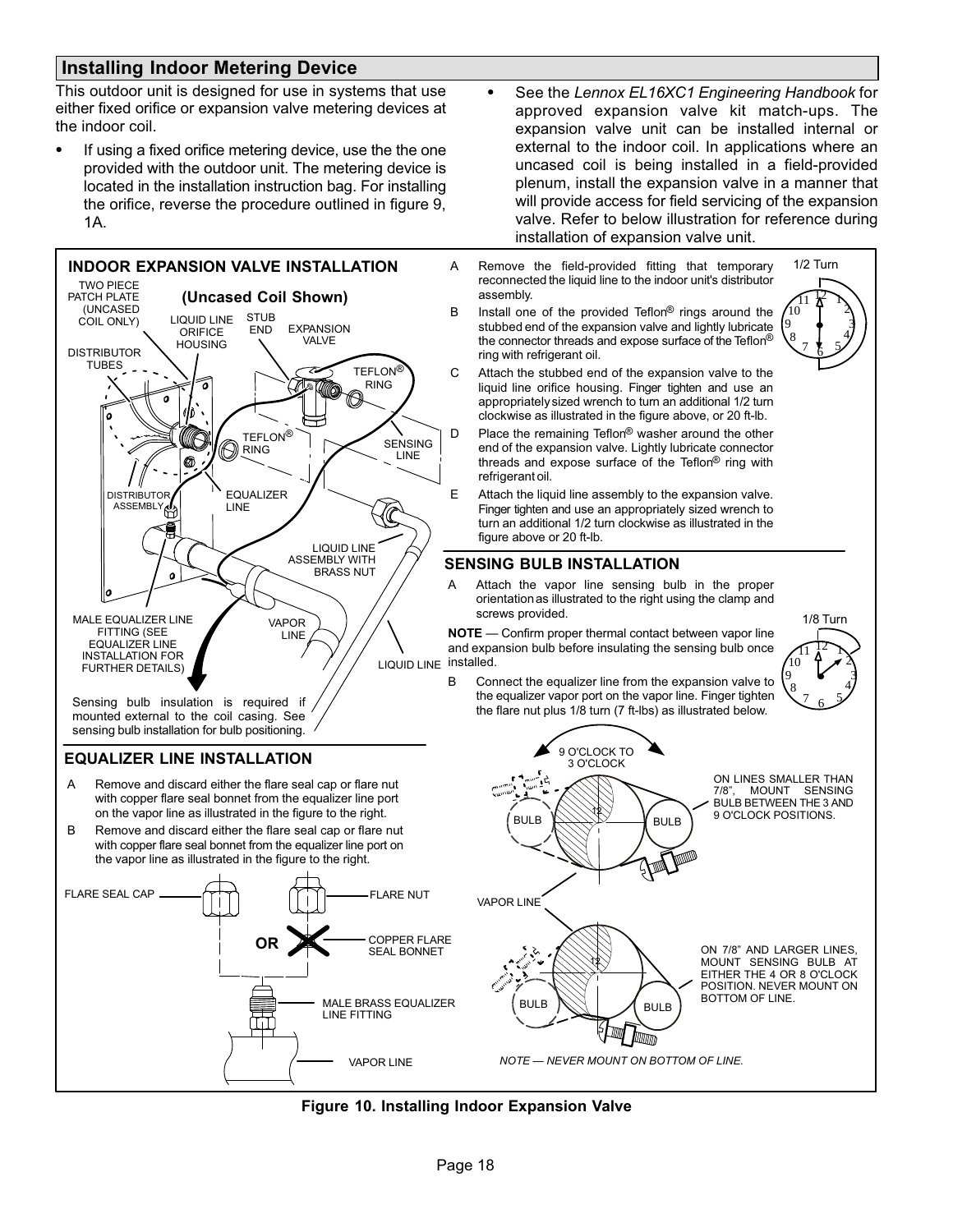### **IMPORTANT**

<span id="page-18-0"></span>The Environmental Protection Agency (EPA) prohibits the intentional venting of HFC refrigerants during maintenance, service, repair and disposal of appliance. Approved methods of recovery, recycling or reclaiming must be followed.

### **IMPORTANT**

If this unit is being matched with an approved line set or indoor unit coil which was previously charged with mineral oil, or if it is being matched with a coil which was manufactured before January of 1999, the coil and line set must be flushed prior to installation. Take care to empty all existing traps. Polyol ester (POE) oils are used in Lennox units charged with HFC-410A refrigerant. Residual mineral oil can act as an insulator, preventing proper heat transfer. It can also clog the expansion device, and reduce the system performance and capacity.

Failure to properly flush the system per the instructions below will void the warranty.

### **1 CONNECT GAUGE SET**

Connect an HFC-410A manifold gauge set high pressure hose to the vapor valve service port.

**NOTE** — Normally, the high pressure hose is connected to the liquid line port. However, connecting it to the vapor port better protects the manifold gauge set from high pressure damage.

B With both manifold valves closed, connect the cylinder of HFC-410A refrigerant to the center port of the manifold gauge set.

NOTE — Later in the procedure, the HFC-410A container will be replaced by the nitrogen container.



### **2 TEST FOR LEAKS**

After the line set has been connected to the indoor and outdoor units, check the line set connections and indoor unit for leaks. Use the following procedure to test for leaks:

HFC-410A

- A With both manifold valves closed, connect the cylinder of HFC-410A refrigerant to the center port of the manifold gauge set. Open the valve on the HFC-410A cylinder (vapor only).
- B Open the high pressure side of the manifold to allow HFC-410A into the line set and indoor unit. Weigh in a trace amount of HFC-410A. *[A* trace amount is a maximum of two ounces (57 g) refrigerant or three pounds (31 kPa) pressure]. Close the valve on the HFC-410A cylinder and the valve on the high pressure side of the manifold gauge set. Disconnect the HFC-410A cylinder.
- C Connect a cylinder of dry nitrogen with a pressure regulating valve to the center port of the manifold gauge set.
- D Adjust dry nitrogen pressure to 150 psig (1034 kPa). Open the valve on the high side of the manifold gauge set in order to pressurize the line set and the indoor unit.
- E After a few minutes, open one of the service valve ports and verify that the refrigerant added to the system earlier is measurable with a leak detector.
- F After leak testing disconnect gauges from service ports.

### **Figure 11. Leak Test**

### **Leak Test Line Set and Indoor Coil**

### **WARNING**



When using a high pressure gas such as dry nitrogen to pressurize a refrigeration or air conditioning system, use a regulator that can control the pressure down to 1 or 2 psig (6.9 to 13.8 kPa).

### **IMPORTANT**

Leak detector must be capable of sensing HFC refrigerant.

### **WARNING**

Refrigerant can be harmful if it is inhaled. Refrigerant must be used and recovered responsibly.

Failure to follow this warning may result in personal injury or death.

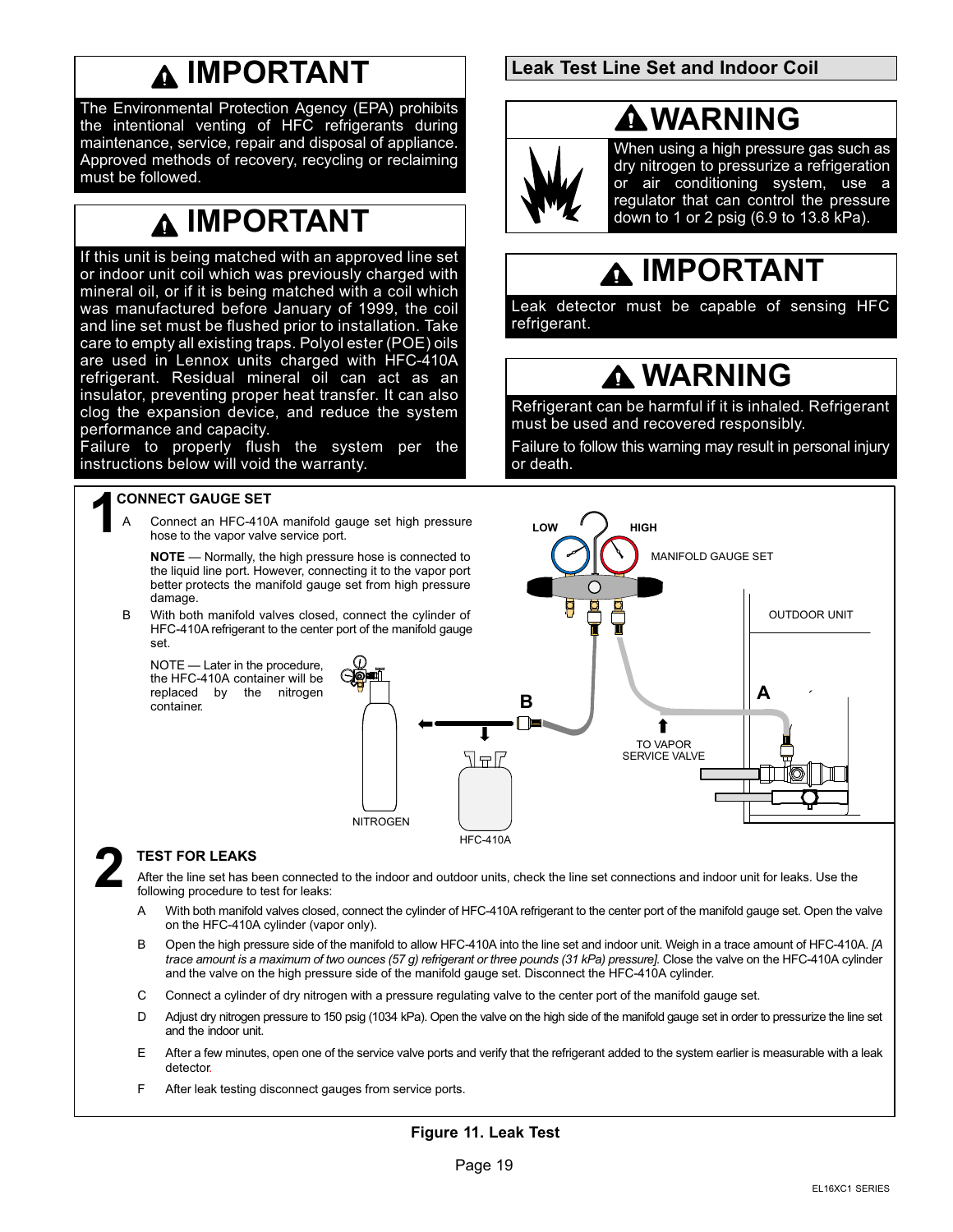### <span id="page-19-0"></span>**Evacuating Line Set and Indoor Coil**



-Replace stem caps and secure finger tight, then tighten an additional one-sixth (1/6) of a turn as illustrated.



### **Figure 12. Evacuating System**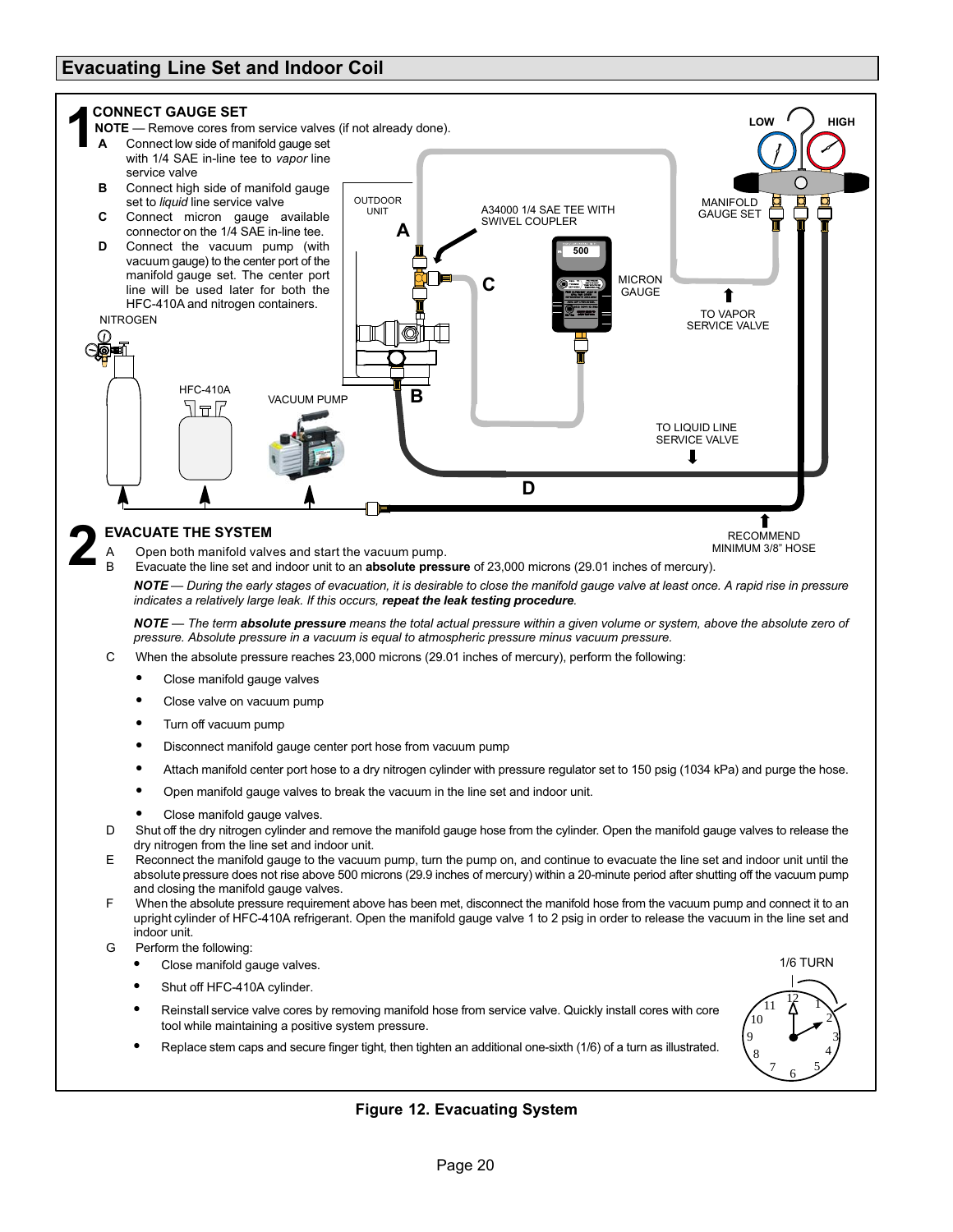### **IMPORTANT**

<span id="page-20-0"></span>Use a thermocouple or thermistor electronic vacuum gauge that is calibrated in microns. Use an instrument capable of accurately measuring down to 50 microns.

### **WARNING**

Danger of Equipment Damage. Avoid deep vacuum operation. Do not use compressors to evacuate a system. Extremely low vacuums can cause internal arcing and compressor failure. Damage caused by deep vacuum operation will void warranty.

Evacuating the system of non-condensables is critical for proper operation of the unit. Non-condensables are defined as any gas that will not condense under

# **REFERENCIT AND INSTALL DISCONNECT**<br>Refer to the unit nameplate for minimum circuit ampacity, and

maximum fuse or circuit breaker (HACR per NEC). Install power wiring and properly sized disconnect switch.



*NOTE — Units are approved for use only with copper conductors. Ground unit at disconnect switch or to an earth ground.*

temperatures and pressures present during operation of an air conditioning system. Non-condensables and water suction combine with refrigerant to produce substances that corrode copper piping and compressor parts.

### **Electrical**

In the U.S.A., wiring must conform with current local codes and the current National Electric Code (NEC). In Canada, wiring must conform with current local codes and the current Canadian Electrical Code (CEC).

Refer to the furnace or air handler installation instructions for additional wiring application diagrams and refer to unit nameplate for minimum circuit ampacity and maximum overcurrent protection size.

#### **24VAC TRANSFORMER**

Use the transformer provided with the furnace or air handler for low-voltage control power (24VAC - 40 VA minimum)

Install room thermostat (ordered separately) on an inside wall **approximately in the center of the conditioned area and 5 feet**<br> **2** approximately in the center of the conditioned area and 5 feet<br> **2** (1.5m) from the floor, it should not be installed on an outside walk (1.5m) from the floor. It should not be installed on an outside wall or where it can be affected by sunlight or drafts.



*panel.*

### **WARNING**



Electric Shock Hazard. Can cause injury or death. Unit must be grounded in accordance with national and local codes.

Line voltage is present at all components when unit is not in operation on units with single‐pole contactors. Disconnect all remote electric power supplies before opening access panel. Unit may have multiple power supplies.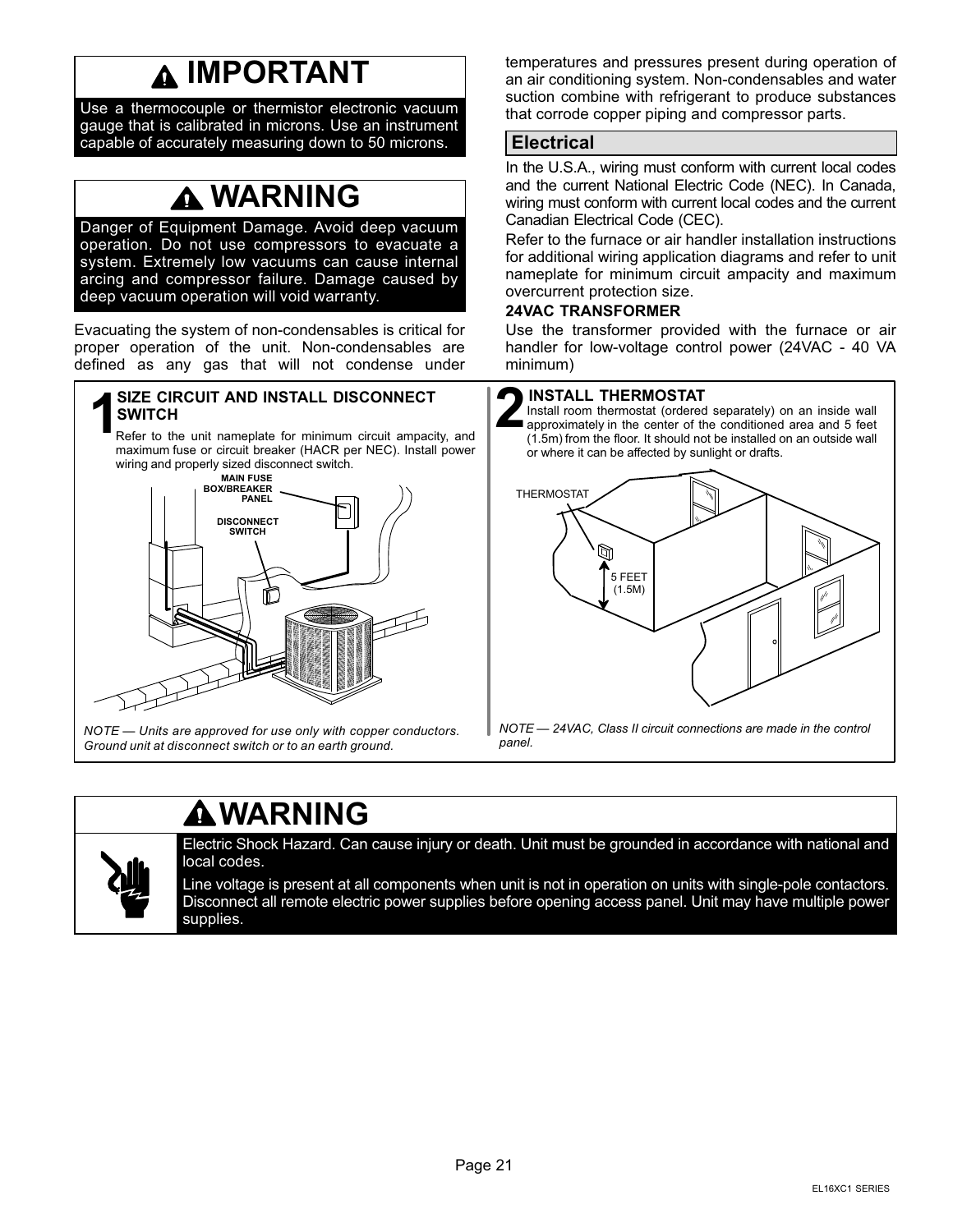

**Figure 13. 24VAC Control Wiring Diagrams (Field Installed)**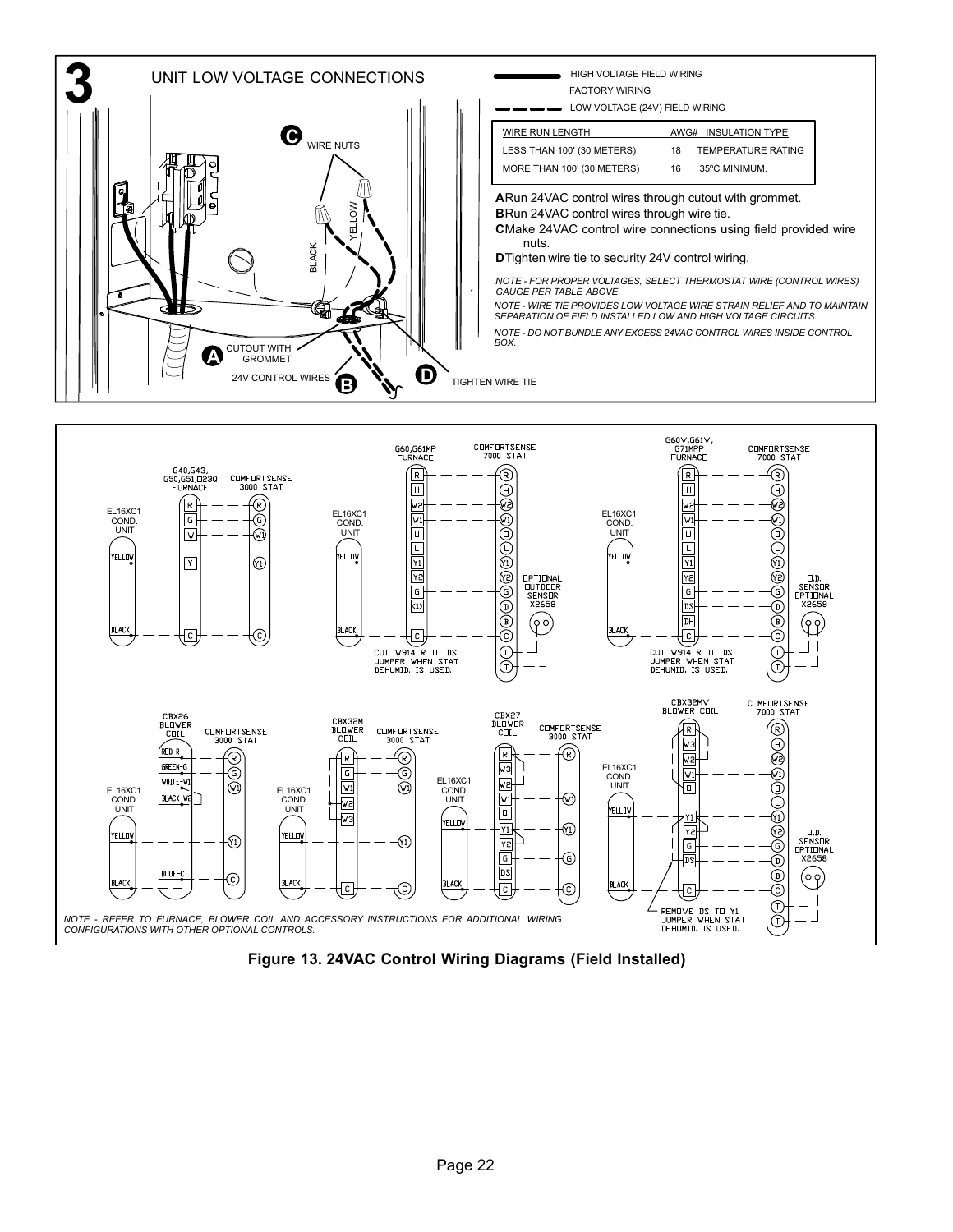### <span id="page-22-0"></span>**System Operation**

#### **HIGH PRESSURE SWITCH (S4)**

EL16XC1 units are equipped with a high‐pressure switch that is factory-wired and located in the liquid line. The switch is a Single Pole, Single Throw (SPST), auto-reset switch which is normally closed and removes power from the compressor when discharge pressure rises above factory setting at 590  $\pm$  10 psig; resets at 418  $\pm$  5 psig.

#### **CRANKCASE HEATER (HR1) AND THERMOSTAT (S40)**

Compressors in some models are equipped with a 40 watt or 70 watt, belly band type crankcase heater. HR1 prevents liquid from accumulating in the compressor. HR1 is controlled by a single pole, single throw thermostat switch (S40) located on the liquid line.

When liquid line temperature drops below 50° F the thermostat closes energizing HR1. The thermostat will open, de-energizing HR1 once liquid line temperature reaches 70° F.

#### **THERMAL PROTECTION SWITCH (S173) - COMPRESSOR MOUNTED**

Some units are equipped with a compressor mounted normally closed temperature switch that prevents compressor damage due to overheating caused by internal friction. The switch is located on top of the compressor casing. This switch senses the compressor casing temperature and opens at 239-257°F (115°C-125°C) to shut off compressor operation. The auto-reset switch closes when the compressor casing temperature falls to 151-187°F (66°C-86°C), and the compressor is re-energized. This single-pole, single-throw (SPST) bi-metallic switch is wired in series with the 24V Y input signal to control compressor operation.

### **Maintenance**

Your heating and air conditioning system should be inspected and maintained yearly (before the start of the cooling and heating seasons) by a licensed professional HVAC technician. You can expect the technician to check the following items. **These checks may only be conducted by a licensed professional HVAC technician.**

#### **Outdoor Unit**

- 1. Inspect component wiring for loose, worn or damaged connections. Also check for any rubbing or pinching of wires. Confirm proper voltage plus amperage of outdoor unit.
- 2. Check the cleanliness of outdoor fan and blade assemblies. Check condition of fan blades (cracks). Clean or replace them, if necessary.
- 3. Inspect base pan drains for debris and clean as necessary.
- 4. Inspect the condition of refrigerant piping and confirm that pipes are not rubbing copper-to-copper. Also, check the condition of the insulation on the refrigerant lines. Repair, correct, or replace as necessary.
- 5. Test capacitor. Replace as necessary.
- 6. Inspect contactor contacts for pitting or burn marks. Replace as necessary.
- 7. Check outdoor fan motor for worn bearings/bushings. Replace as necessary.
- 8. Inspect and **clean** outdoor coils, if necessary and note any damage to coils or signs of leakage.

### **NOTICE !**

**Failure to follow instructions will cause damage to the unit.** 

**This unit is equipped with an aluminum coil. Aluminum coils may be damaged by exposure to solutions with a pH below 5 or above 9. The aluminum coil should be cleaned using potable water at a moderate pressure (less than 50psi). If the coil cannot be cleaned using water alone, Lennox recommends use of a coil cleaner with a pH in the range of 5 to 9. The coil must be rinsed thoroughly after cleaning.** 

**In coastal areas, the coil should be cleaned with potable water several times per year to avoid corrosive buildup (salt).**

#### **Indoor Unit (Air Handler or Furnace)**

- 1. Inspect component wiring for loose, worn or damaged connections. Confirm proper voltage plus amperage indoor unit.
- 2. Inspect and clean or replace air filters in indoor unit.
- 3. Check the cleanliness of indoor blower and clean blower, if necessary.
- 4. Inspect the evaporator coil (Indoor) drain pans and condensate drains for rust, debris, obstructions, leaks or cracks. Pour water in pans to confirm proper drainage from the pan through to the outlet of the pipe. Clean or replace as necessary.
- 5. Inspect and clean evaporator (indoor) coil, if necessary.
- 6. Inspect the condition of the refrigerant lines and confirm that pipes are not rubbing copper-to-copper. Also, ensure that refrigerant pipes are not being affected by indoor air contamination. Check condition of insulation on the refrigerant lines. Repair, correct, or replace as necessary.
- 7. Inspect the duct system for leaks or other problems. Repair or replace as necessary.
- 8. Check for bearing/bushing wear on indoor blower motor. Replace as necessary.
- 9. Indoor unit inspections of gas- or oil-fired furnaces will also include inspection and cleaning of the burners, and a full inspection of the gas valve, heat exchanger and flue (exhaust) system.

#### **General System Test with System Operating**

- 1. Your technician should perform a general system test. He will turn on the air conditioner to check operating functions such as the start-up and shut-off operation. He will also check for unusual noises or odors, and measure indoor/outdoor temperatures and system pressures as needed.
- 2. The technician will check the refrigerant charge per the charging sticker information on the outdoor unit.
- 3. Verify that system total static pressure and airflow settings are within specific operating parameters.
- 4. Verify correct temperature drop across indoor coil.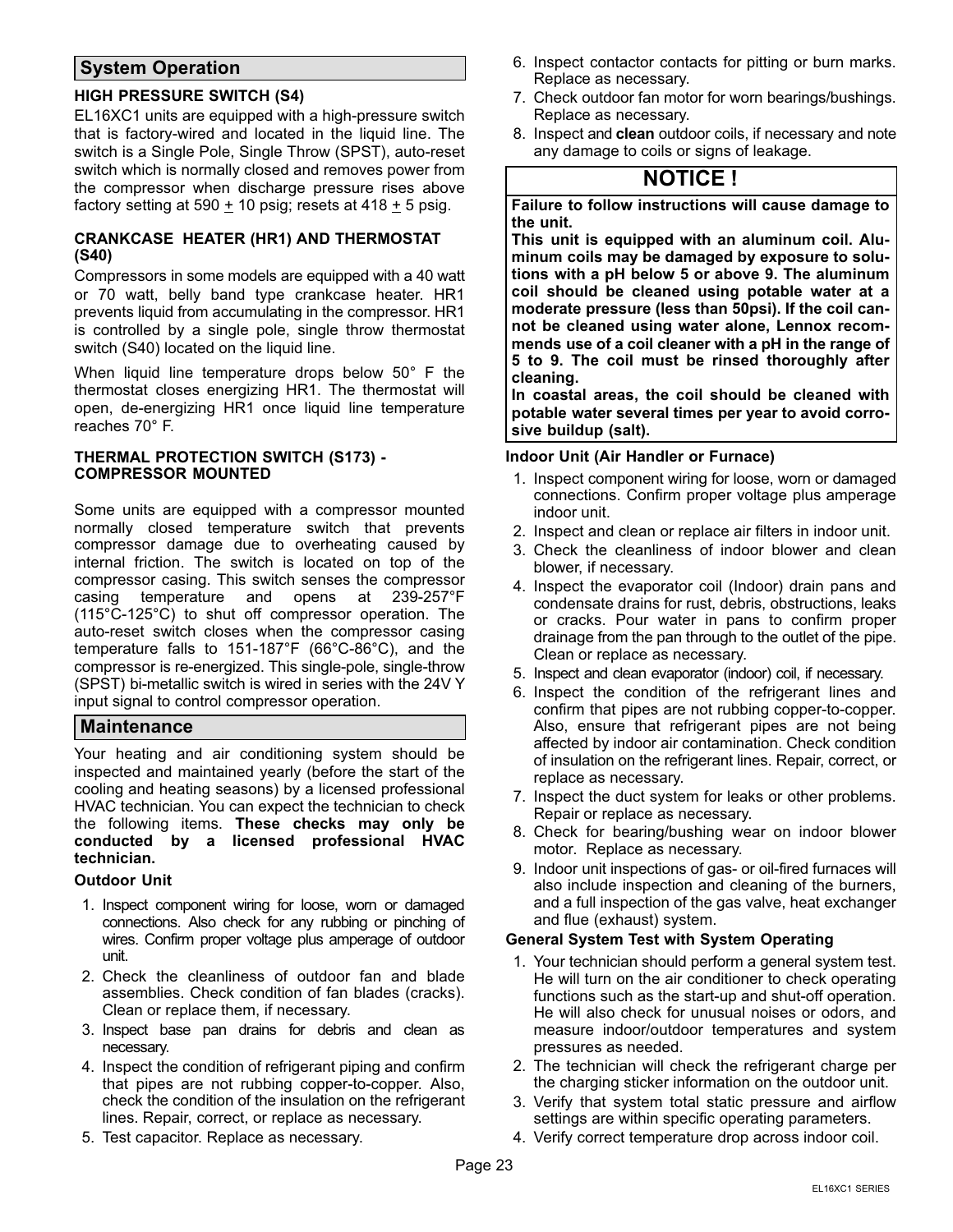<span id="page-23-0"></span>

| <b>Start-Up and Performance Checklist</b>                                                                      |        |                                        |                |  |  |  |  |  |  |  |
|----------------------------------------------------------------------------------------------------------------|--------|----------------------------------------|----------------|--|--|--|--|--|--|--|
|                                                                                                                |        |                                        |                |  |  |  |  |  |  |  |
|                                                                                                                |        |                                        |                |  |  |  |  |  |  |  |
|                                                                                                                |        |                                        |                |  |  |  |  |  |  |  |
| Unit Model No. _______________Serial No. _________________________________Service Technician _________________ |        |                                        |                |  |  |  |  |  |  |  |
|                                                                                                                |        |                                        |                |  |  |  |  |  |  |  |
| Rated Load Ampacity _______________ Compressor ______________________ Outdoor Fan ________________________     |        |                                        |                |  |  |  |  |  |  |  |
|                                                                                                                |        |                                        |                |  |  |  |  |  |  |  |
| Electrical Connections Tight? and and the clean? The Supply Voltage (Unit Off) _____________________           |        |                                        |                |  |  |  |  |  |  |  |
| Indoor Blower RPM __________ S.P. Drop Over Indoor (Dry) __________                                            |        | Outdoor Coil Entering Air Temp.        |                |  |  |  |  |  |  |  |
| Discharge Pressure _________ Suction Pressure _____________________                                            |        | Refrigerant Charge Checked?            | $\blacksquare$ |  |  |  |  |  |  |  |
| Refrigerant Lines: Leak Checked? [ Properly Insulated? [                                                       |        | Outdoor Fan Checked?                   | $\blacksquare$ |  |  |  |  |  |  |  |
| <b>Service Valves:</b> --- Fully Opened? <b>D</b> Caps Tight?                                                  | $\Box$ | <b>Thermostat</b>                      |                |  |  |  |  |  |  |  |
|                                                                                                                |        | Calibrated? □ Properly Set? □ Level? □ |                |  |  |  |  |  |  |  |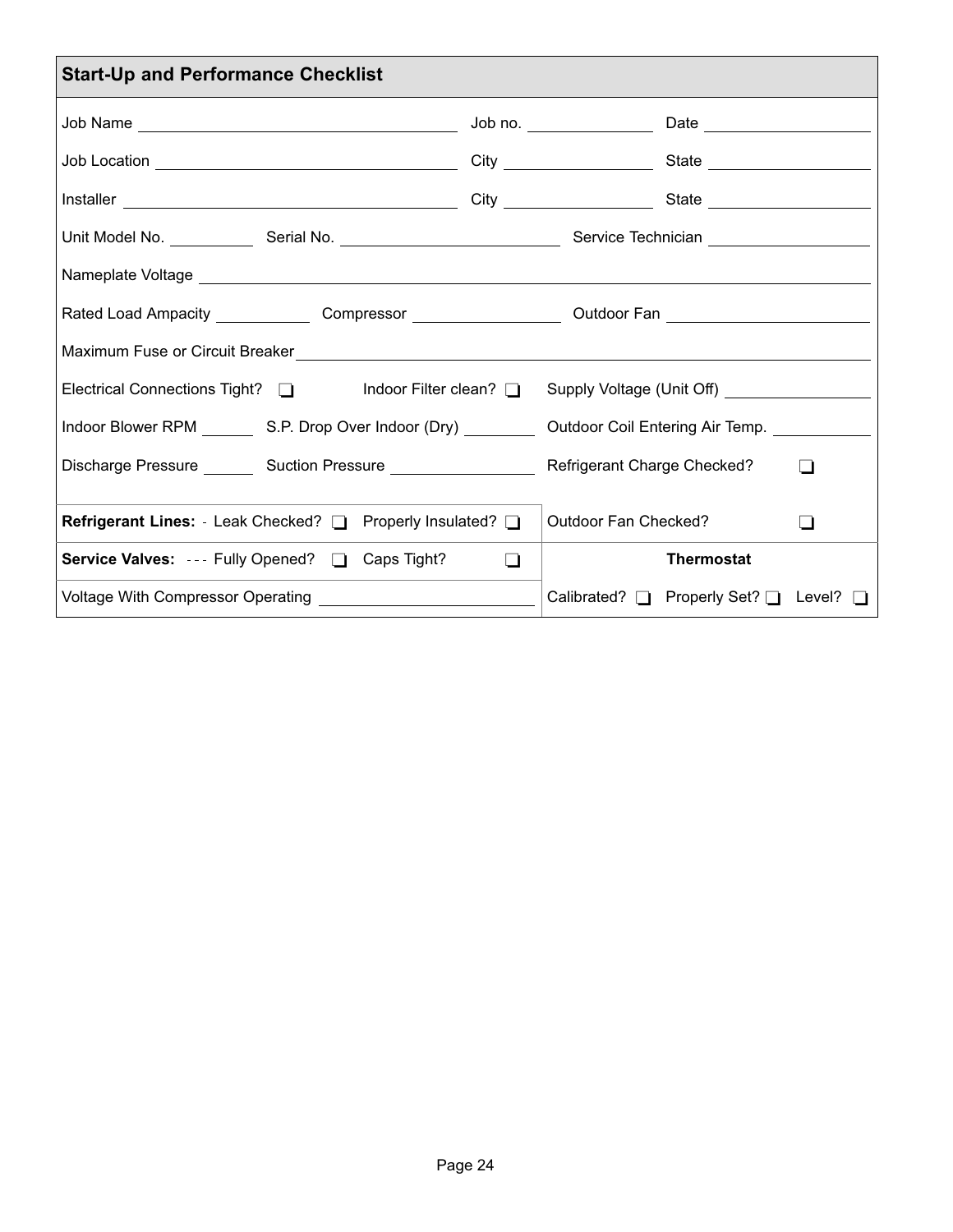### <span id="page-24-0"></span>**Typical Field Wiring**

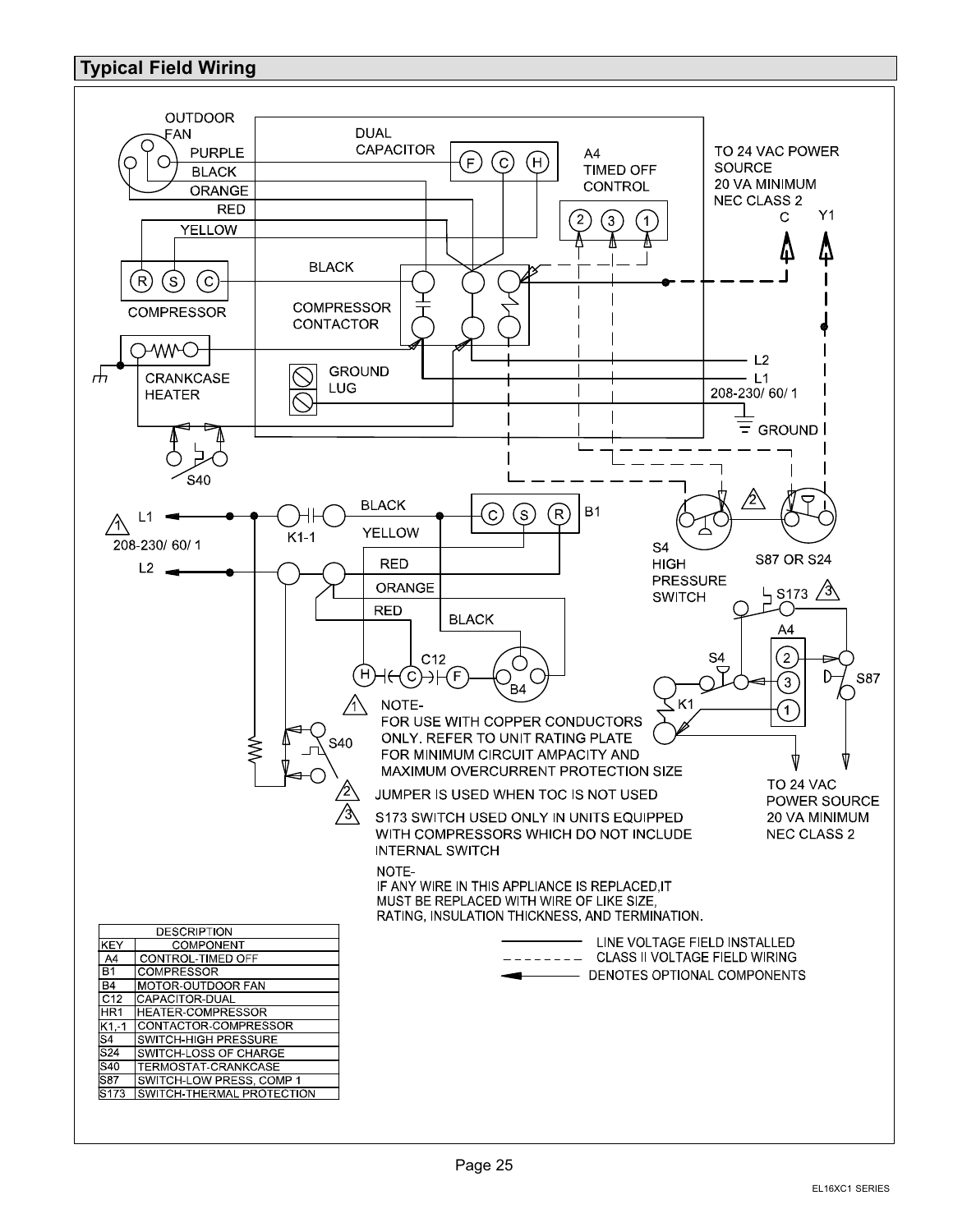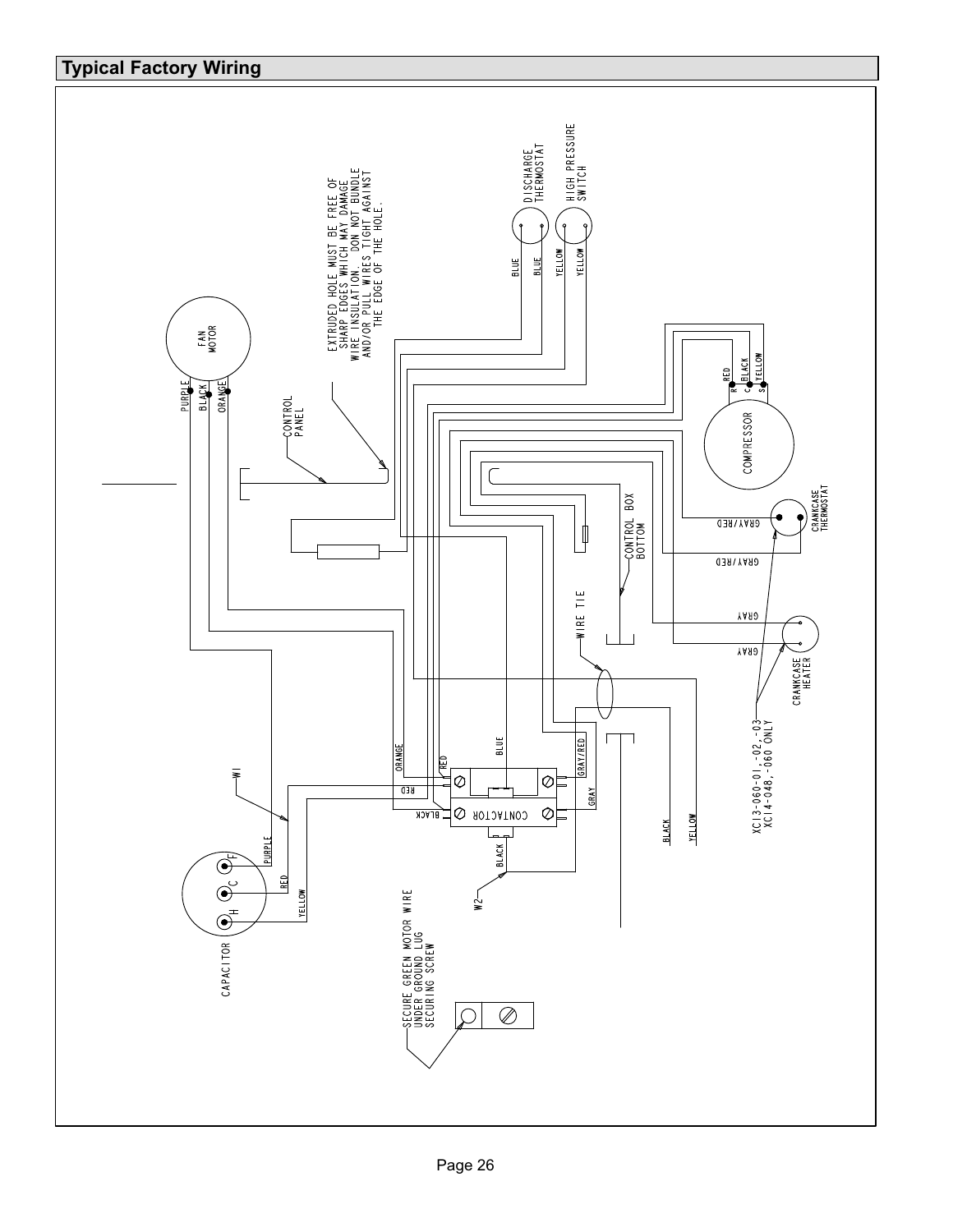### <span id="page-26-0"></span>**Servicing Units Void of Charge**

If the outdoor unit is void of refrigerant, clean the entire system using the procedure described below.

- 1. Leak check system set using procedure outlined on page [19.](#page-18-0)
- 2. Evacuate the system set using procedure outlined on page [20.](#page-19-0)
- 3. Use nitrogen to break the vacuum and install a new filter drier in the system.
- 4. Evacuate the system again using procedure outlined on page [20.](#page-19-0)
- 5. Weigh in refrigerant using procedure outlined in figure [17.](#page-28-0)
- 6. Monitor the system to determine the amount of moisture remaining in the oil. It may be necessary to replace the filter drier several times to achieve the required dryness level. **If system dryness is not verified, the compressor will fail in the future.**

### **Unit Start-Up**

### **IMPORTANT**

If unit is equipped with a crankcase heater, it should be energized 24 hours before unit start-up to prevent compressor damage as a result of slugging.

- 1. Rotate fan to check for binding.
- 2. Inspect all factory- and field-installed wiring for loose connections.
- 3. After evacuation is complete, open both the liquid and vapor line service valves to release the refrigerant charge contained in outdoor unit into the system.
- 4. Replace the stem caps and tighten to the value listed in table [1.](#page-5-0)
- 5. Check voltage supply at the disconnect switch. The voltage must be within the range listed on the unit's nameplate. If not, do not start the equipment until you have consulted with the power company and the voltage condition has been corrected.
- 6. Set the thermostat for a cooling demand. Turn on power to the indoor indoor unit and close the outdoor unit disconnect switch to start the unit.
- 7. Recheck voltage while the unit is running. Power must be within range shown on the nameplate.
- 8. Check system for sufficient refrigerant by using the procedures listed under *System Charge.*

### **System Refrigerant**

This section outlines procedures for:

- 1. Connecting gauge set for testing and charging;
- 2. Checking and adjusting indoor airflow;
- 3. Adding or removing refrigerant.



#### **Figure 14. Gauge Set Setup and Connections**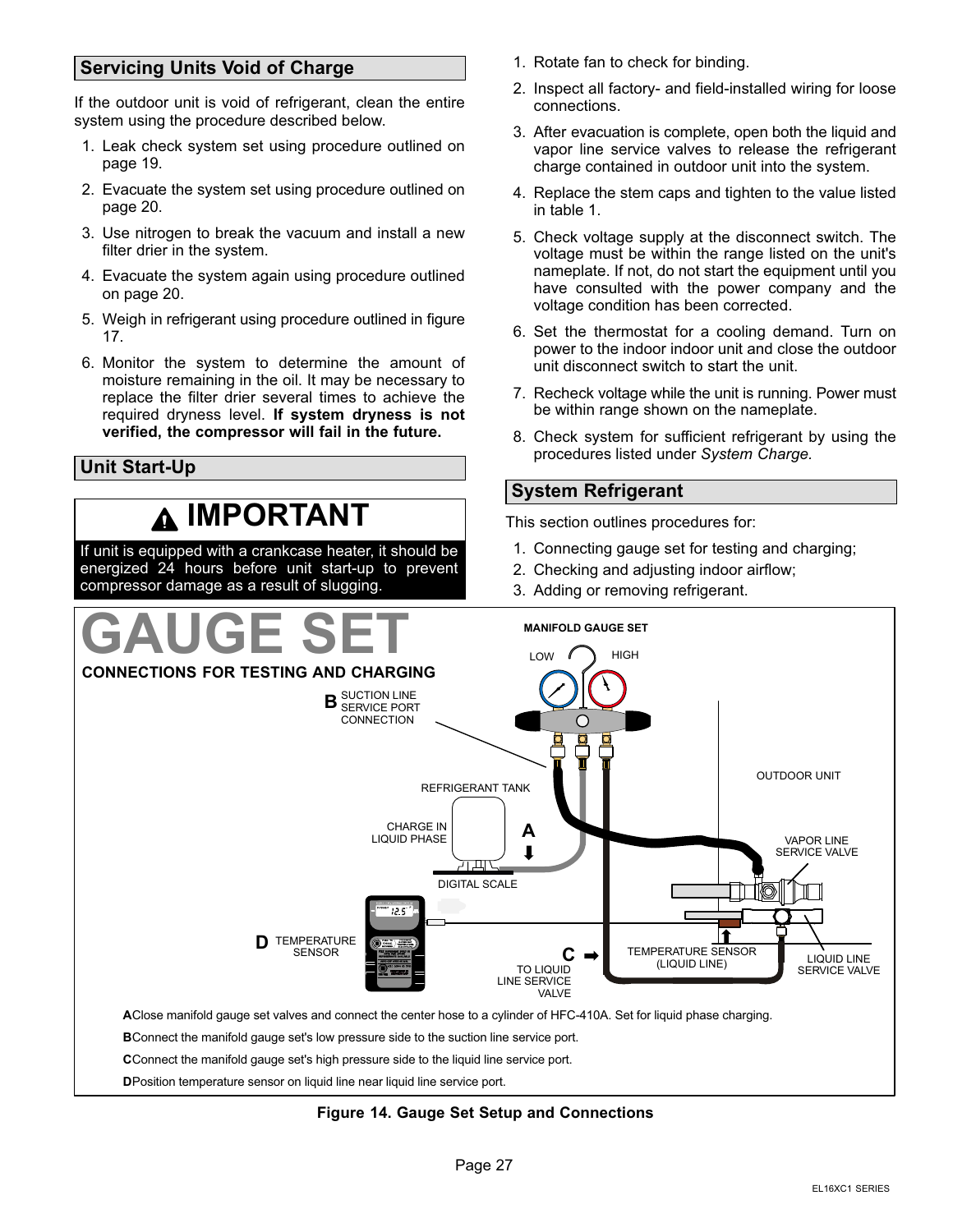#### <span id="page-27-0"></span>**ADDING OR REMOVING REFRIGERANT**

This system uses HFC-410A refrigerant which operates at much higher pressures than HCFC-22. The pre-installed liquid line filter drier is approved for use with HFC-410A only. Do not replace it with components designed for use with HCFC-22. This unit is NOT approved for use with coils which use capillary tubes or fixed orifices as a refrigerant metering device.

Check airflow using the Delta-T (DT) process using the illustration in figure 15.



**Figure 15. Checking Indoor Airflow over Evaporator Coil using Delta-T Chart**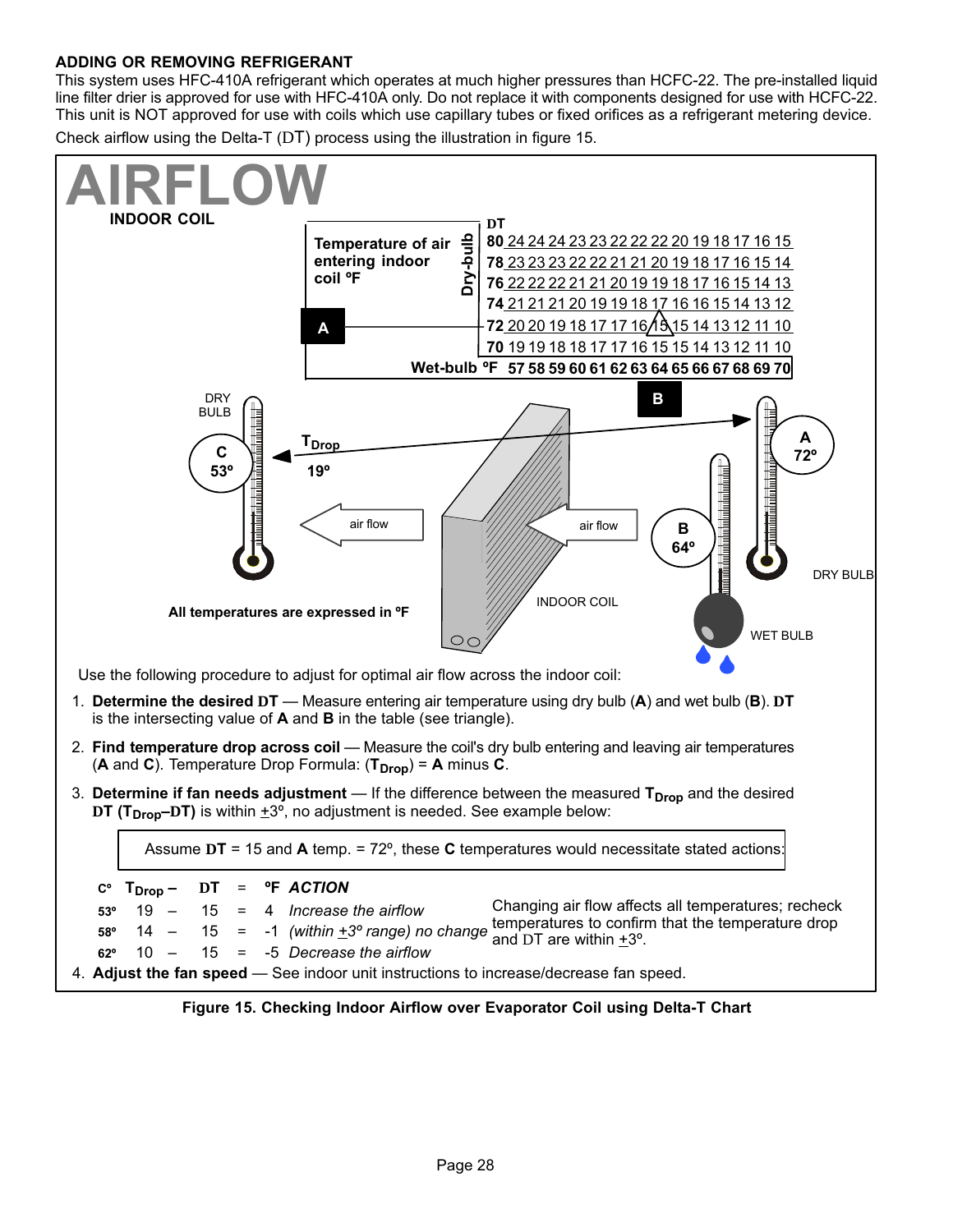<span id="page-28-0"></span>



### **WEIGH IN A E**

**CHARGING METHOD** 64ºF (17.7ºC) and Below

#### **CALCULATING SYSTEM CHARGE FOR OUTDOOR UNIT VOID OF CHARGE**

If the system is void of refrigerant, first, locate and repair any leaks and then weigh in the refrigerant charge into the unit. To calculate the total refrigerant charge:

> Amount specified on nameplate

Adjust amount. for variation in line set length listed on line set length table below.

 $\pm$   $\frac{1}{1}$  =

Total charge





#### **Refrigerant Charge per Line Set Length**

| Liquid Line<br>Set Diameter | Ounces per 5 feet (g per 1.5 m)<br>adjust from 15 feet (4.6 m) line set* |
|-----------------------------|--------------------------------------------------------------------------|
| $3/8$ " (9.5 mm)            | 3 ounce per 5' (85 g per 1.5 m)                                          |

 \*If line length is greater than 15 ft. (4.6 m), add this amount. If line length is less than 15 ft. (4.6 m), subtract this amount.

*NOTE — Insulate liquid line when it is routed through areas where the surrounding ambient temperature could become higher than the temperature of the liquid line or when pressure drop is equal to or greater than 20 psig.*

*NOTE — The above nameplate is for illustration purposes only. Go to actual nameplate on outdoor unit for charge information.*

#### **Figure 17. Using HFC-410A Weigh In Method**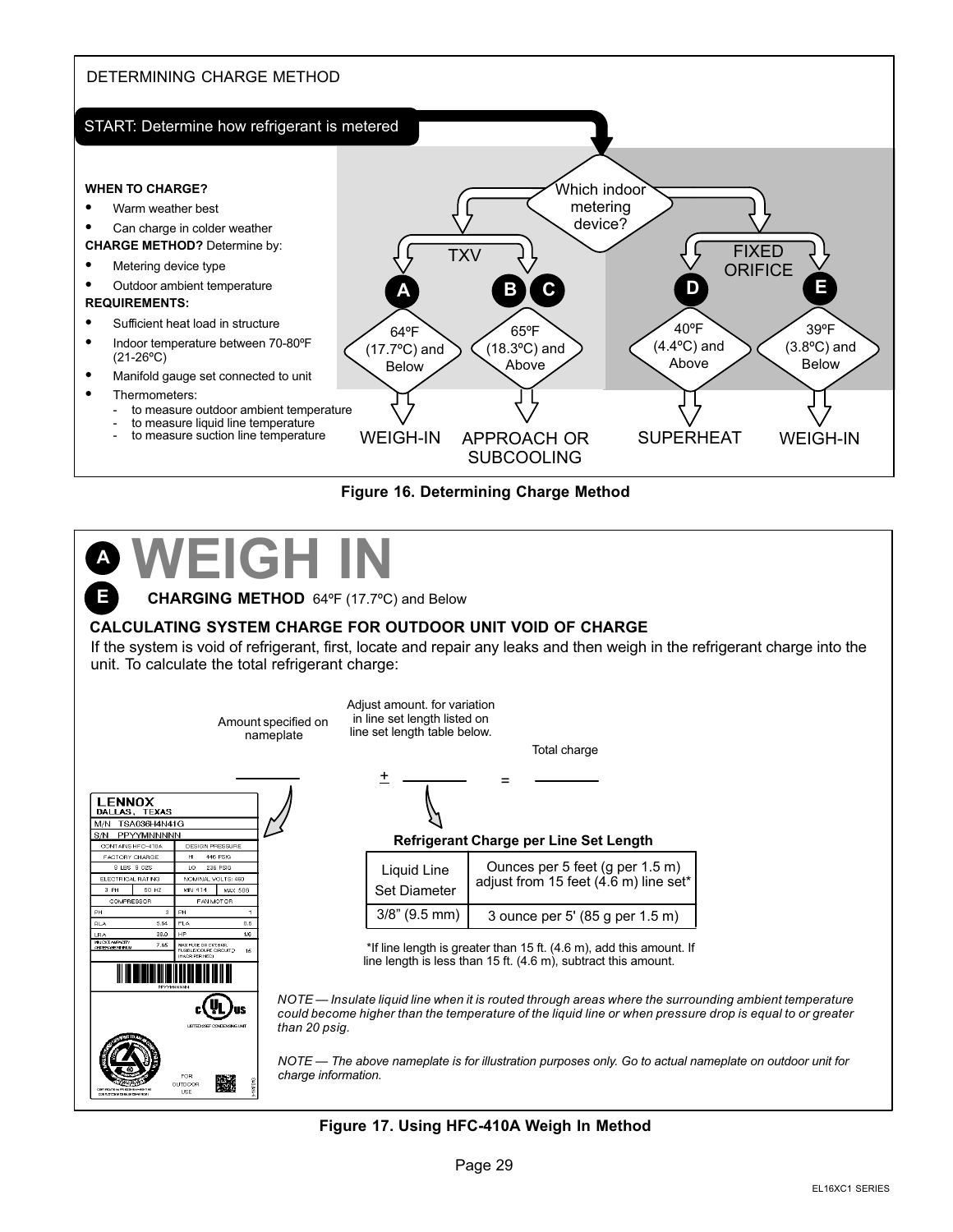

11. Compare results with applicable charging sticker located on unit access panel or copy located at the end of this manual. See table 3 for to determine applicable charging information for specific model.

**Figure 19. Using HFC-410A Subcooling (TXV) Charge Method**

. . . . . . . . . . . . .

珊

If value is **MORE** than shown, remove refrigerant.

**MORE** or **LESS**

If value is **LESS** than shown, add refrigerant.

added or removed, verify charge using the **Approach Method**.